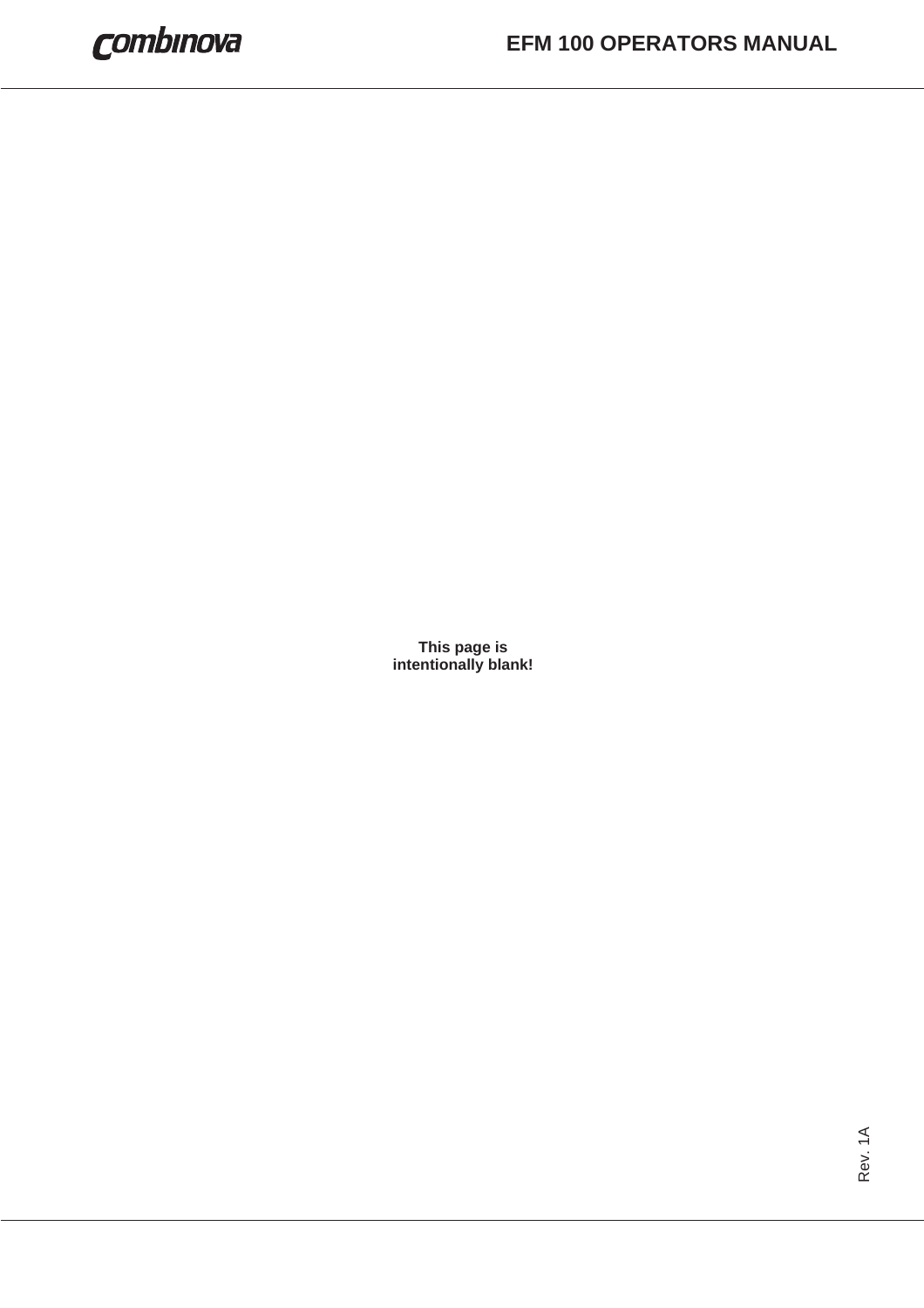# **CONTENTS**

#### **Section 1 - INTRODUCTION**

- 1.1 Electric field measurements with EFM 100
- 1.2 The instrument EFM 100
- 1.3 Using the EFM 100
- 1.4 COMBINOVA the company behind the product

## **Section 2 - UNPACKING AND INSPECTION**

#### **Section 3 - OPERATING INSTRUCTIONS**

- 3.1 General operation
- 3.2 Measurement
- 3.3 Check
- 3.4 EFM 100 Remote control
- 3.5 Beeper
- 3.6 Measurement power off delay
- 3.7 Charging mode
- 3.8 BATTERY CHARGING

#### **Section 4 - TECHNICAL DESCRIPTION**

- 4.1 General
- 4.2 Field measurement principle
- 4.3 Fiber optic remote operation

### **Section 5 - SPECIFICATIONS**

**Section 6 - ERROR CODES**

#### **WARRANTY FORM**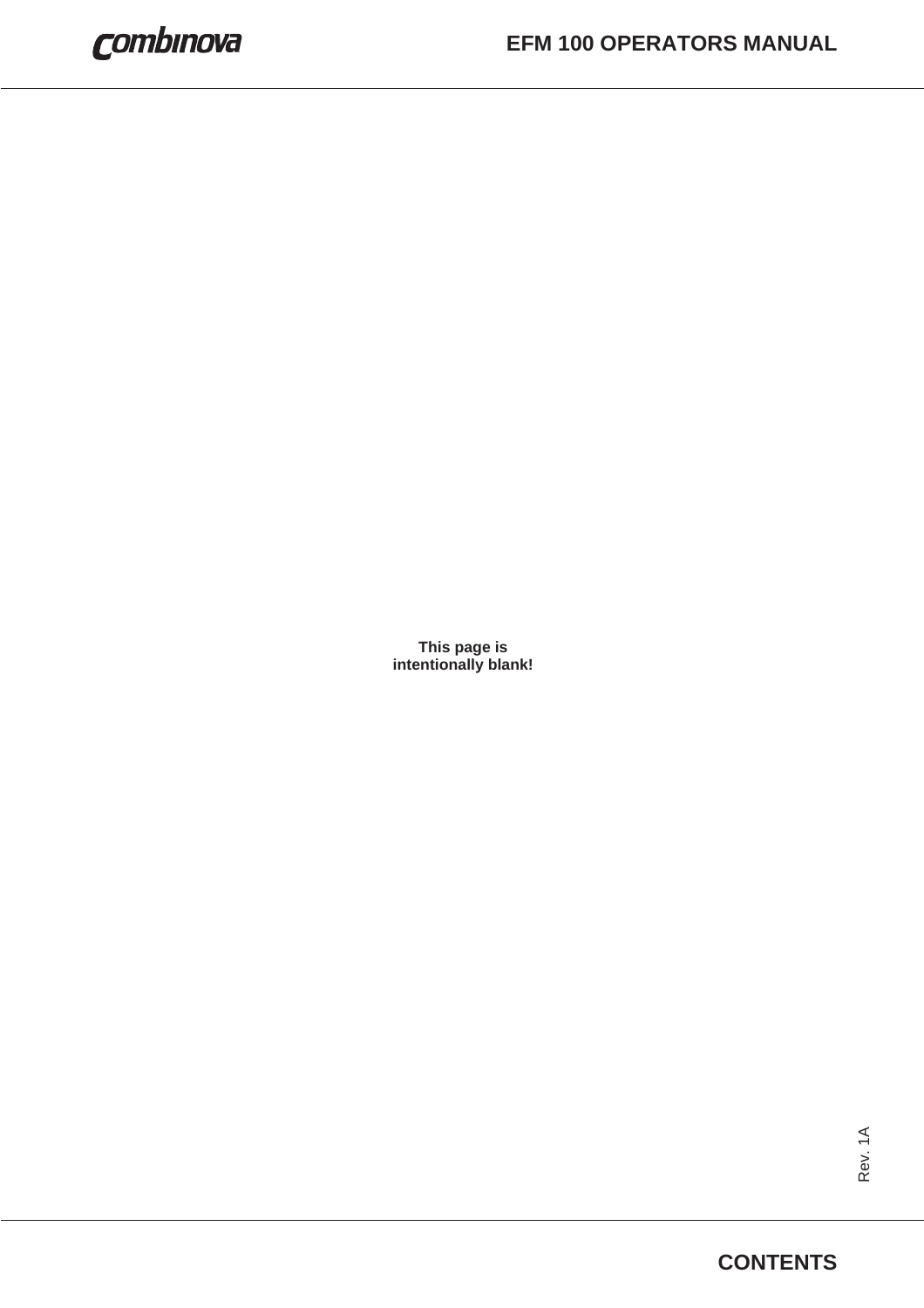# **Section 1**

# **INTRODUCTION**

|                                                | Page |
|------------------------------------------------|------|
| 1.1 Electric field measurements with EFM 100   | 1.2  |
| 1.2 The instrument - EFM 100                   | 1.2  |
| 1.3 Using the EFM 100                          | 1.2  |
| 1.4 COMBINOVA - The company behind the product | 1.3  |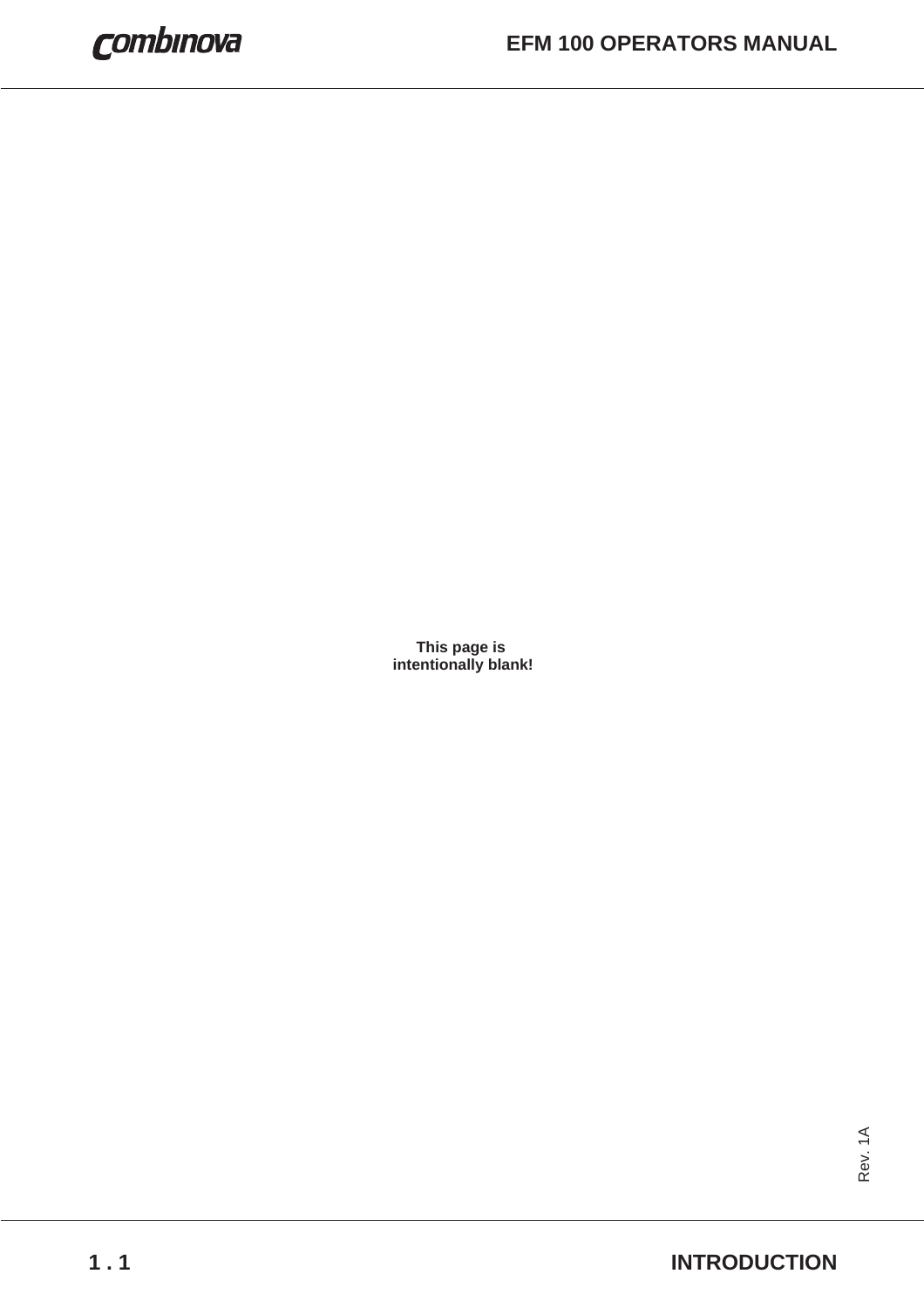# **1. INTRODUCTION**

#### **1.1 Electric field measurements with EFM 100**

Electric fields exist in a very wide range of amplitudes and frequencies. The EFM 100 is designed to handle low frequency electric fields.

- ELF frequency range (5-2,000 Hz) from 0.5-10,000 V/m (rms)
- VLF frequency range (2-400 kHz) from 0.05-1,000 V/m (rms)

Measurements are made using ground reference techniques to reflect the electric field from a source to a specific size of ground reference probe. The instrument is specifically designed to fully comply with the Swedish MPR II (1990:8) test methods for VDU's effective from 1 January 1991. All accessories needed for MPR II measurements is delivered with the standard instrument (details in section 2).

#### **1.2 The instrument - EFM 100**

Electric Field Meter 100 is a professional instrument to measure alternating electric fields. The instrument has a wide dynamic range with automatic gain settings. Two different frequency ranges are available; ELF (5-2,000 Hz) and VLF (2-400 kHz). The instrument is operated from a built in chargeable battery. The built in communication interface (Fiber optical) can be used for remote control of the instrument from a computer or be used with the Combinova CMS package.

The electronics in the instrument consists of analog amplifiers, a microcomputer with communication peripherals and an alphanumerical LCD-display.

### **1.3 Using the EFM 100**

Performing measurements:

The instrument is very straightforward to use, simply press **ON/OFF** to turn instrument on, scroll to the desired mode with the **MODE** button and press the **START** button to select.

When the instrument shows 'Waiting for start', press **START** to make a measurement. The result will be displayed within a few seconds.

To simplify measurement setups, the instrument remembers which mode that was used when the instrument was switched off. Simply press **START** directly after power on to restart the last measurement mode.

A nonalterable automatic turn-off delay shuts the instrument off to conserve battery life if the instrument is not used in more than 30 minutes.

Rev. 1A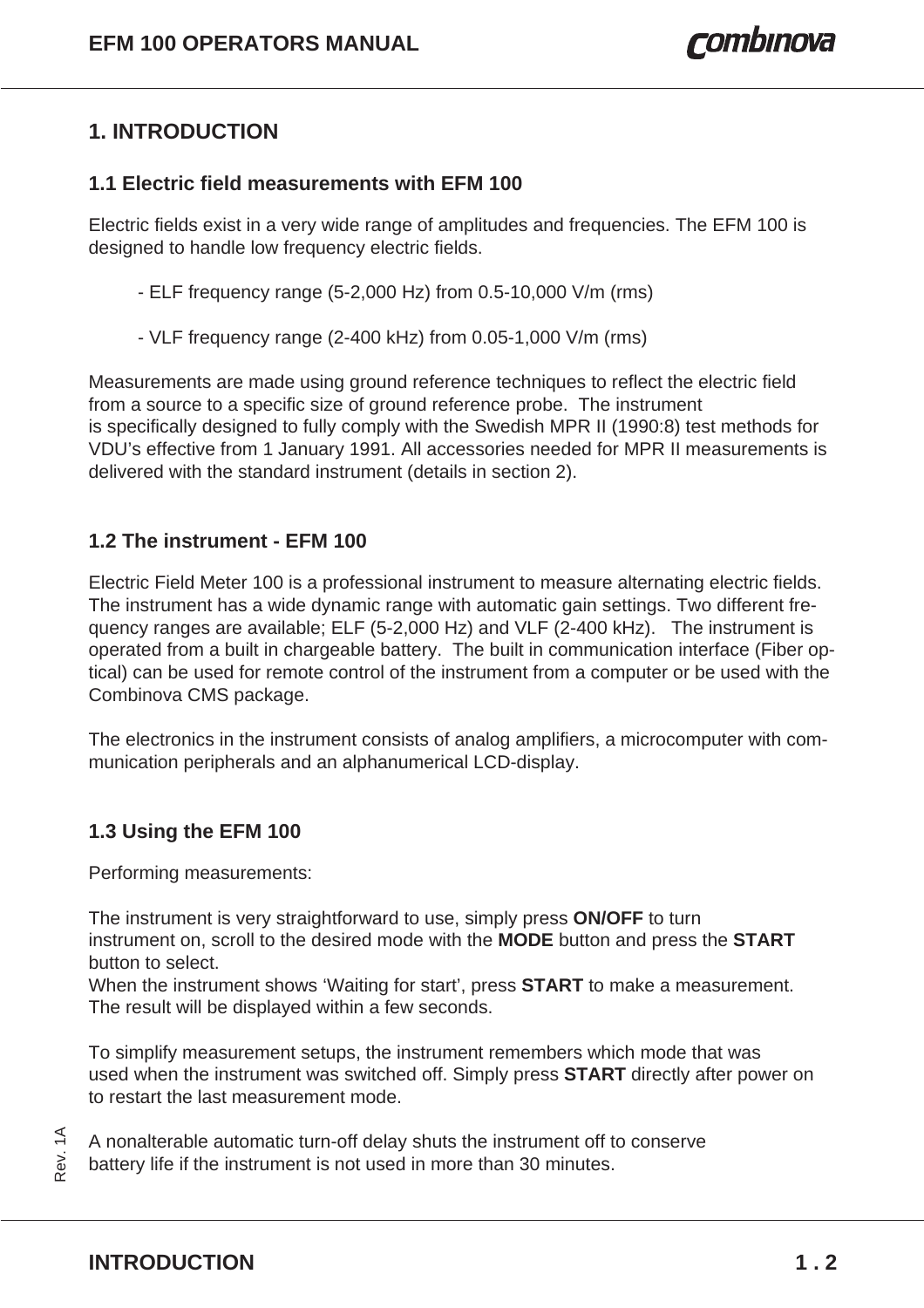## **1.4 COMBINOVA AB - The company behind the product**

The Electric Field Meter 100 has been developed by Combinova AB, who are also responsible for the manufacture, marketing and central after-sales service of the product. The EFM 100 is part of the range of Field Meters which have all been developed by Combinova AB.

Other related Combinova products are:

- \* EFM 200 Electric Field Meter, electrostatic and alternating electrical fields.
- \* MFM 1000 Magnetic Field Meter in the VLF (2-400 kHz) range.
- \* MFM 10 Magnetic Field Meter in the ELF (5-2,000 Hz) range.
- \* MFM 1020 Automatic Systems for VDT magnetic field measurements.

In addition to the instrument product line Combinova AB also works as development partner for Swedish and international customers covering a broad area of technical development.

The principle areas of technical expertise are:

- instrument development
- measurement solutions and technical trouble shooting
- design and production of special manufacturing equipment.

The depth and wide range of technical expertise in the company makes it possible to handle all stages of product development.

| Combinova AB   | Visiting address:     |
|----------------|-----------------------|
| Box 20050      | Fredsforsstigen 22-24 |
| S-16102 BROMMA | Bromma, Sweden        |

Internet: www.combinova.se

Tel: +46-8-627 93 10 Fax: +46-8-29 59 85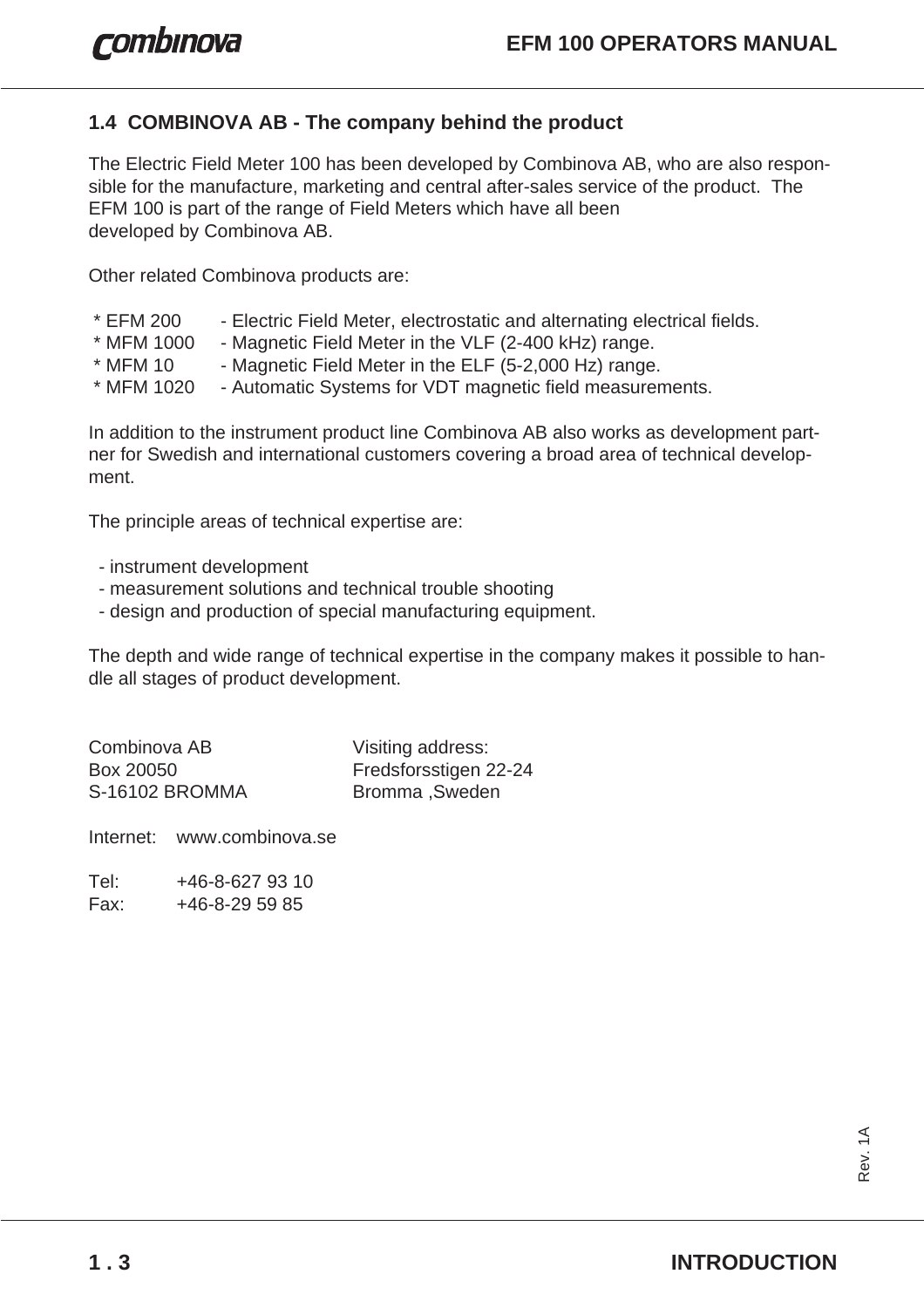# **Section 2 UNPACKING AND INSPECTION**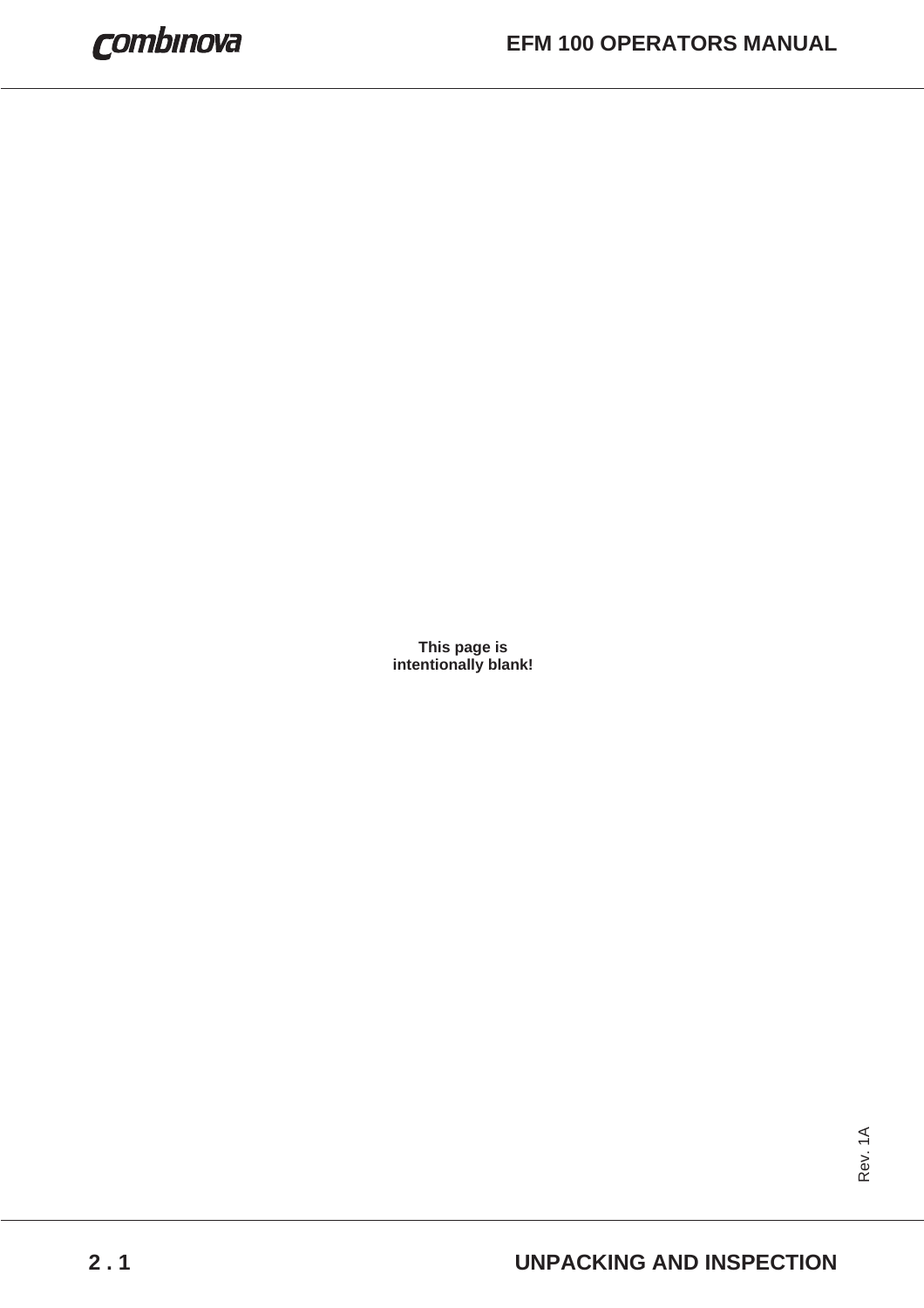## **UNPACKING AND INSPECTION**

The EFM 100 is delivered in a specially designed transportation case, which also contains all standard and optional accessories used with the instrument. Inspect the transportation case for any damage caused by transportation. If damage has occurred, please contact the shipping company that delivered your instrument.

- » EFM 100 standard version
- » EFM 100 instrument
- » Battery charger PS 10 (110 V or 220 V)
- » Ground reference cable (black 3 m with connection clip)
- » Fiber optical cable (10m)
- » Distance measurement tool
- » Operators manual

#### **IMPORTANT!**

Complete the warranty form and return copy to Combinova AB. The warranty is only valid when the warranty form has been completed and received by Combinova AB.

Before switching on and using the instrument, read this manual!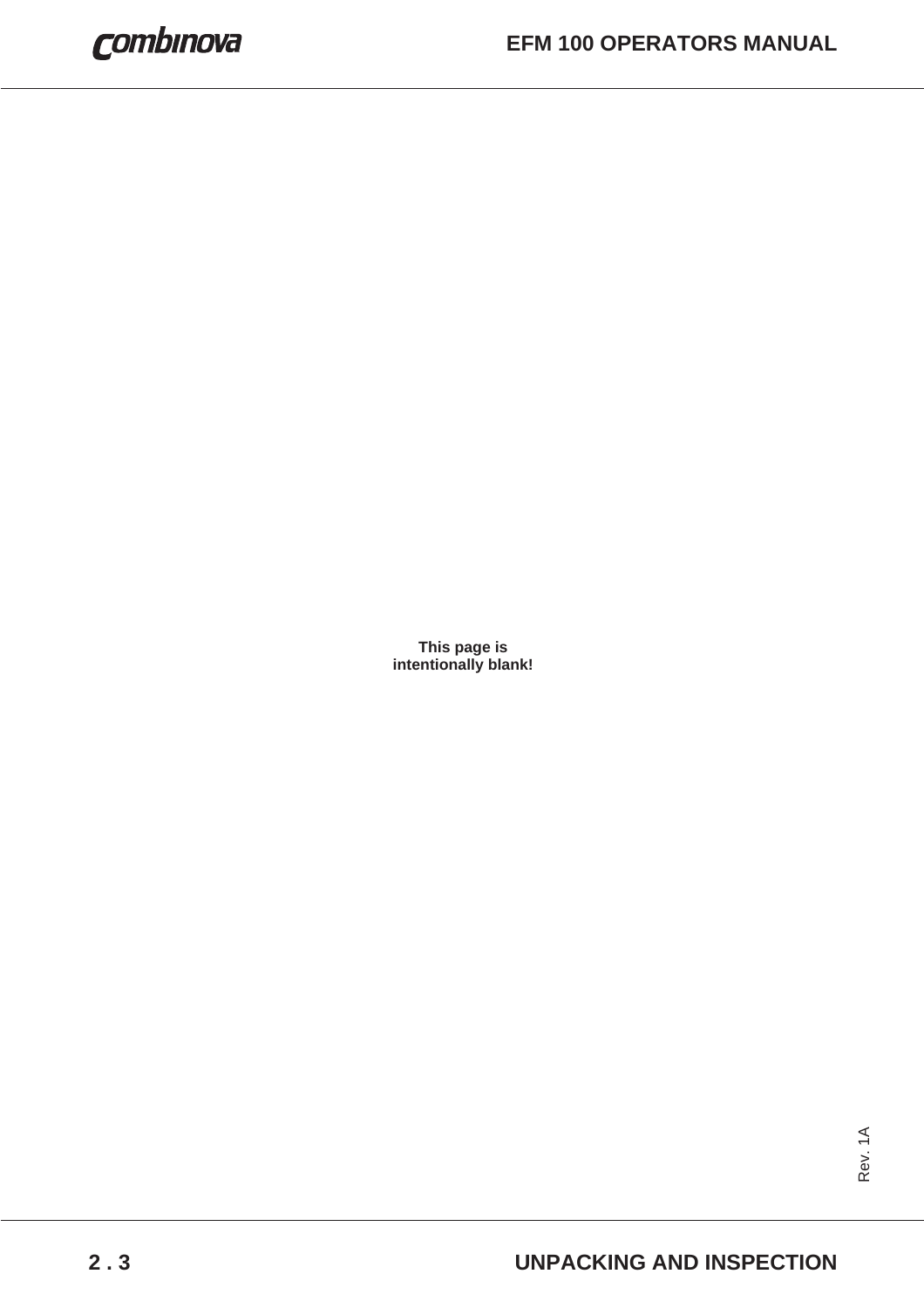# **Section 3**

# **OPERATING INSTRUCTIONS**

|                             | Page |
|-----------------------------|------|
| 3.1 General operation       | 3.2  |
| 3.2 Measurement             | 3.3  |
| 3.3 Check                   | 3.4  |
| 3.4 EFM 100 Remote control  | 3.5  |
| 3.5 Beeper                  | 3.6  |
| 3.6 Measurement speed       | 3.6  |
| 3.7 Charging mode           | 3.7  |
| <b>3.8 BATTERY CHARGING</b> | 3.8  |

Rev. 1A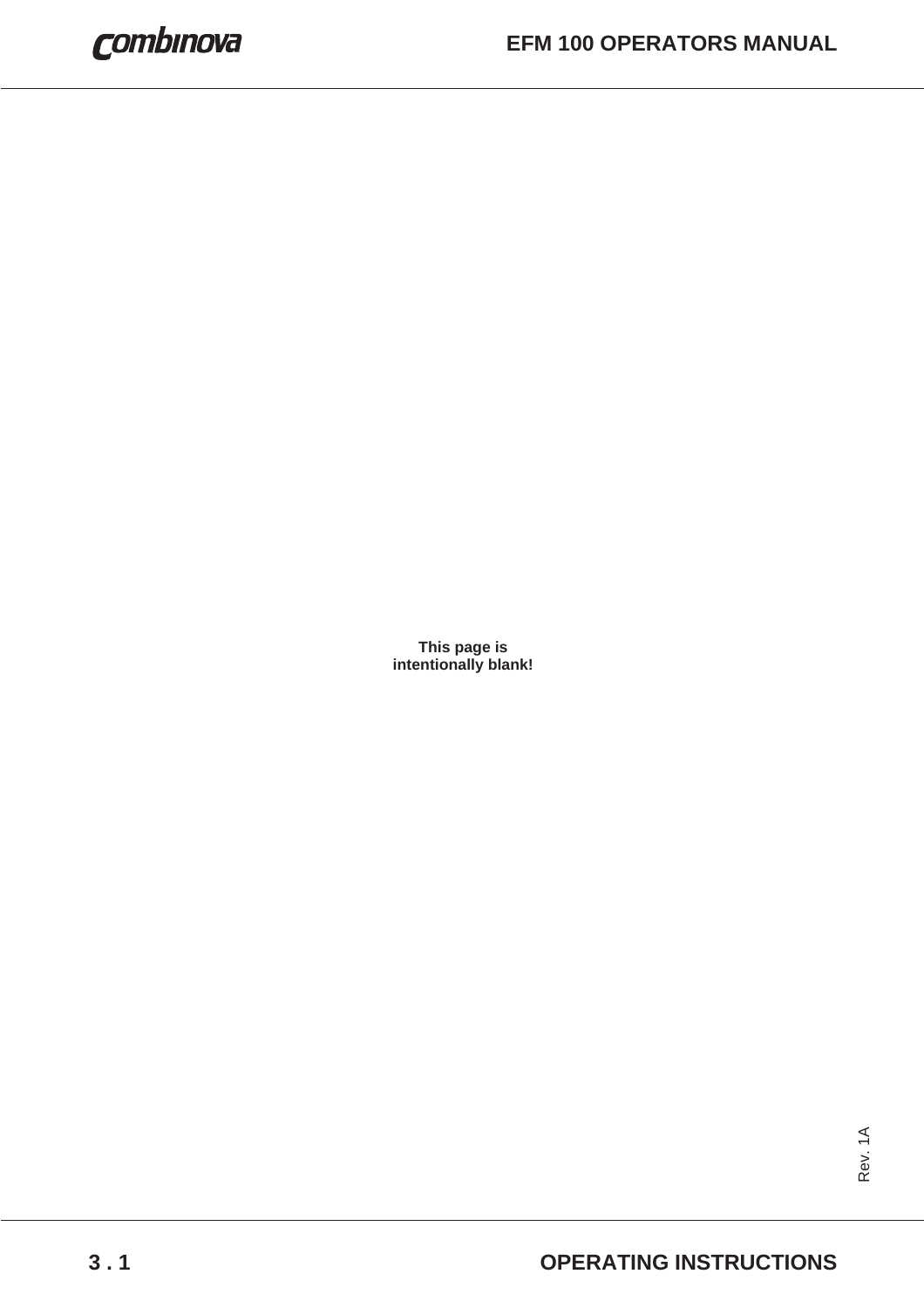# <span id="page-14-0"></span>**3 OPERATING INSTRUCTIONS**

#### **3.1 General operation**

The instrument is turned on using the **ON/OFF** button. First a number of tests are performed and if no errors are found the display response is:

| <b>ELECTRIC FIELD METER 100</b><br>Version: X.YY Charge: Z | <b>START</b><br>ON/OFF<br><b>MODE</b>         |
|------------------------------------------------------------|-----------------------------------------------|
| <i>rombinova'</i>                                          | <b>Electric Field Meter</b><br><b>EFM 100</b> |

X.YY indicates which software version the instrument is equipped with.

Z indicates the result of last battery charging.

See section 3.5 for a description of the charging codes.

The **ON/OFF** button is used to switch the instrument on and off.

The **MODE** key is used to switch the instruments between the seven possible instrument functions:

Single ELF measurements Single VLF measurements Single ELF+VLF measurements Check (see section 3.3) Remote control (see section 3.4) Beeper (see section 3.5) Measure power off delay (see section 3.6)

The **START** button on the instrument is used to start single and repetitive measurements (details in section 3.2). It is also used as SELECT when choosing mode or using CHECK.

The instrument remembers the last measurement mode used, simply press the **START** button directly after power on to restart.

Rev. 1A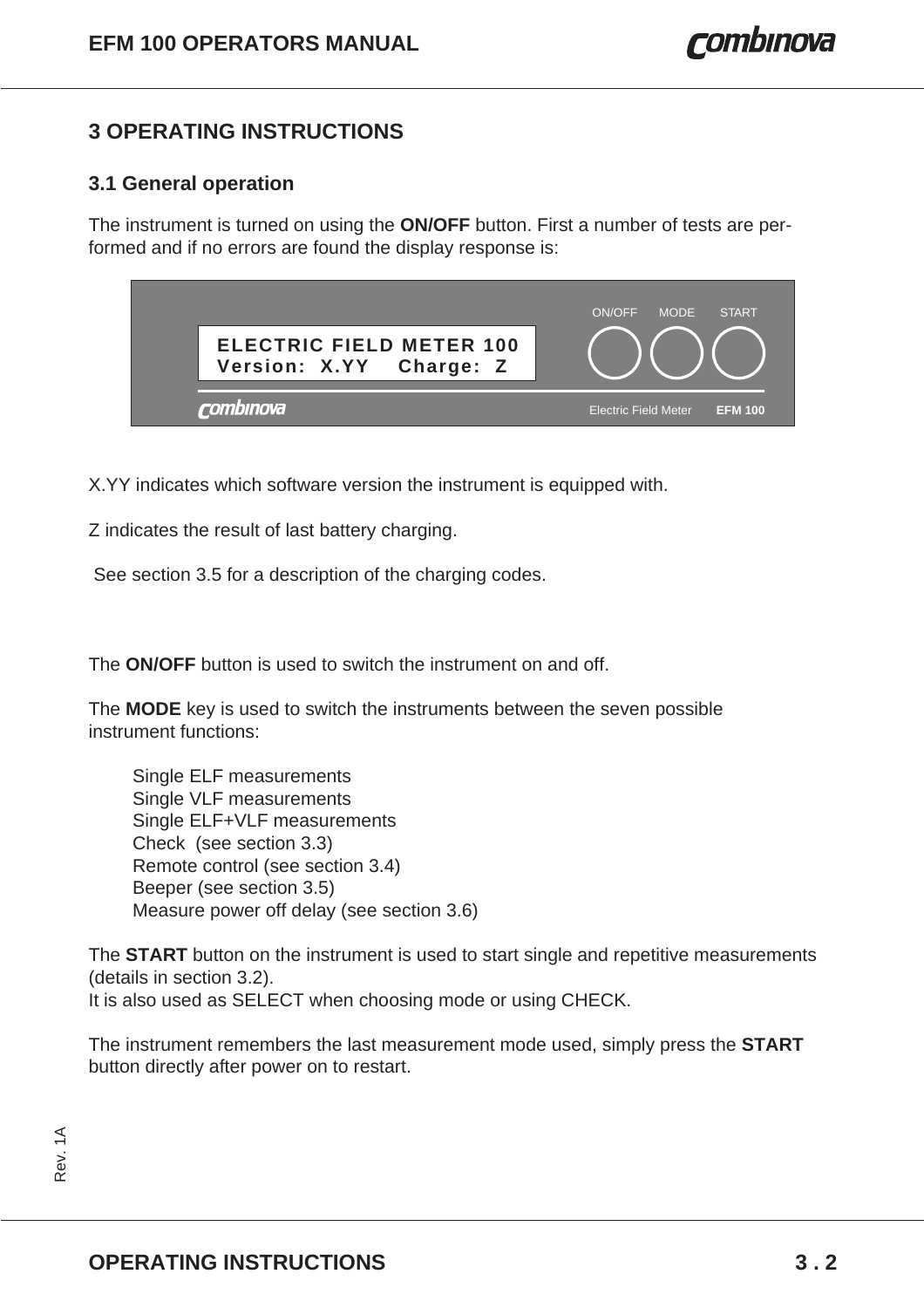### <span id="page-15-0"></span>**3.2 - MEASUREMENT**

To start measurement turn on the instrument with **ON/OFF**.

**IMPORTANT!**

Always connect the ground pin on the EFM 100 to the field source ground (most often the mains ground) reference as the illustration shows.



Use the **MODE** button to select the desired measurement mode. By pressing the **START** button the instrument will perform a measurement.

The measurement result will be displayed after a few seconds.

For repeating measurements keep the **START** button depressed during the first single measurement. The instrument will make 200 measurements and then stop. Return to single measurement by using the **START** button again. See the Charging mode parameter in section 3.7 for information about setting a true continuous mode.

A check of background field levels in the laboratory is needed to make accurate measurements related to a specific field source.

During measurements the instrument should be disconnected from the battery charger to avoid interferences.

#### **MEASUREMENT RESULTS**

#### **ELF measurement**

- alternating ELF electric field measurements. In addition to the result, the fundamental frequency of the signal is displayed.

#### **VLF measurement**

- alternating VLF electric field measurements. In addition to the result, the crest factor (= peak value divided by rms value) is displayed.

#### **ELF+VLF measurement**

- alternating ELF and VLF electric field measurements.

Only the results will be displayed,there is no frequency of the ELF signal or crest factor of the VLF signal.

Rev. 1A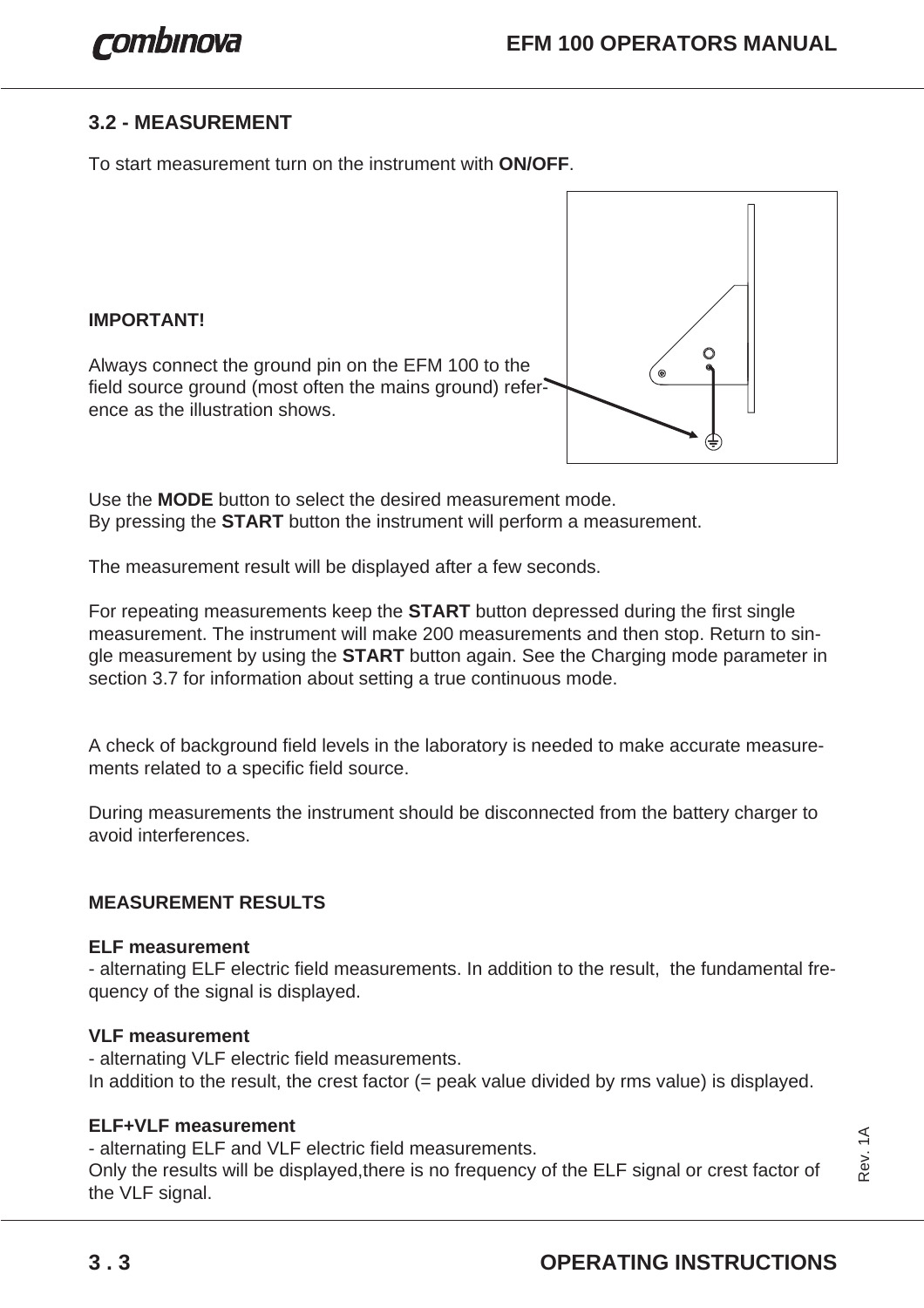#### <span id="page-16-0"></span>**3.3 - CHECK**

Use the **MODE** key to scroll to the CHECK section. Check mode includes a number of tests to verify different instrument functions. Use the **MODE** key to scroll through the different choices.

#### **Check: Battery**

Press **START** and the display will indicate current battery voltage.

The instrument will work properly if battery voltage is above 11.0 V.

#### **IMPORTANT!**

The instrument should be recharged if the if the battery voltage is below 11.5 V. If the instrument is not to be used for a longer period (several months), make sure that the battery is fully charged.

#### **Check: Transmit**

Each time the **START** key is pressed, the string 'TRANSMIT' is transmitted on the fiber communication port.

#### **Check: Receive**

This function displays characters received on the communication port. Enable this check by pressing **START**.

The last received character will be displayed on the bottom row of the display. Use the START key to scroll through all received characters.

To quit any of the CHECK modes, press **MODE**.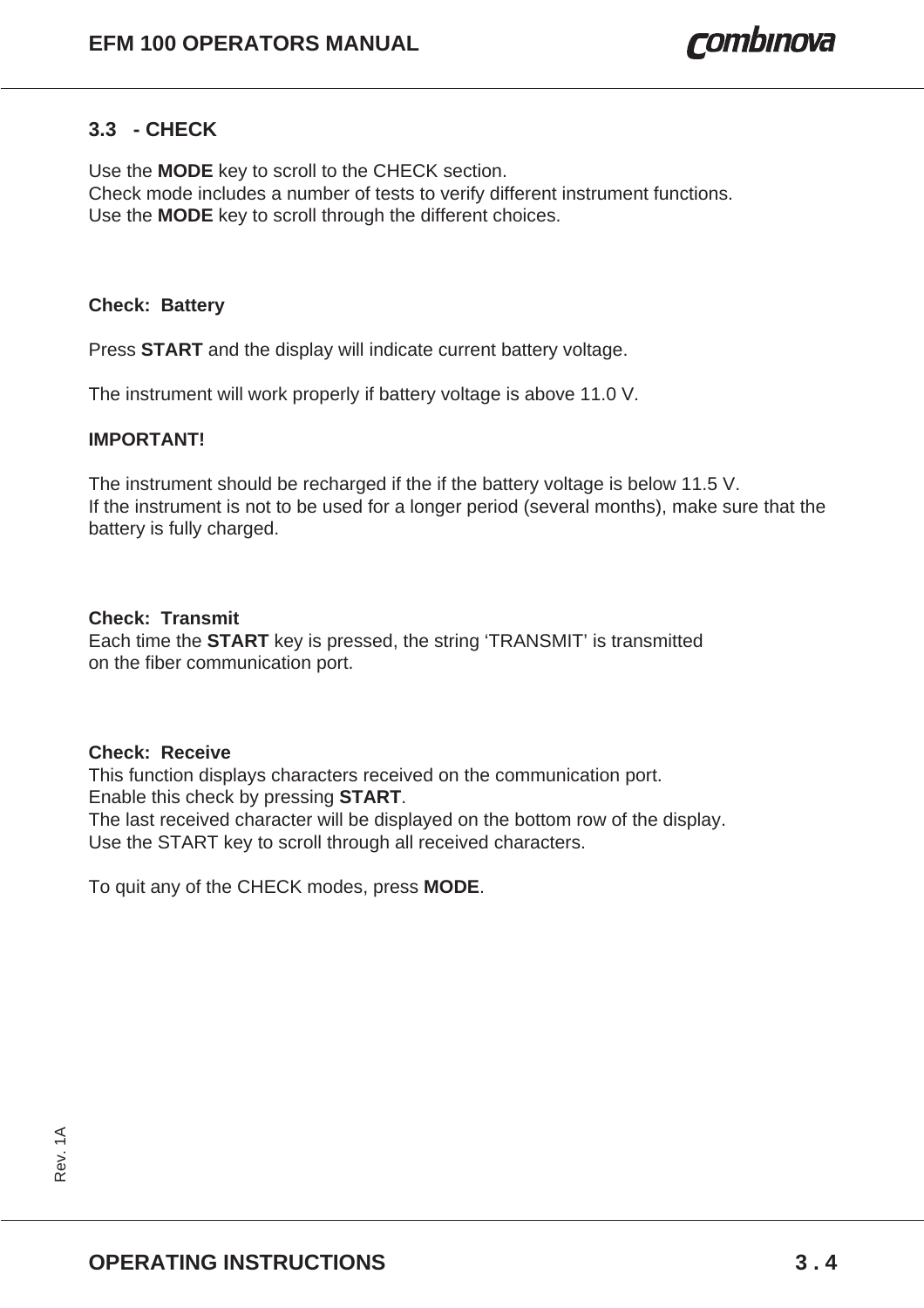# <span id="page-17-0"></span>**3.4 EFM 100 REMOTE CONTROL**

#### **Remote control ON/OFF:**

Press **MODE** to scroll to the Remote control ON/OFF menu:

| <b>REMOTE CONTROL OFF</b><br>Change ? | <b>START</b><br><b>MODE</b><br>ON/OFF         |
|---------------------------------------|-----------------------------------------------|
| rombinova                             | <b>Electric Field Meter</b><br><b>EFM 100</b> |

Press **START** to select either ON or OFF and then press **MODE** to enter.

In this mode, measurements can be started via the fiber communication. The keys are still operable.

Each measurement results will be shown on the display.

The **START** button may be used together with the Combinova CMS remote control software package to start a measurement sequence.

When remote control is set to ON, the instrument will automatically go into measurement mode after power on.

#### **Remote control Terminal/Computer**

Press **MODE** to get to the Remote control Terminal/Computer display:



Use **START** key to select either Terminal or Computer and then press **MODE**.

Selecting **Terminal** will make all control characters (such as ACK, acknowledge) to be sent in readable ASCII strings, suitable for reception by a simple text terminal.

Selecting **Computer** will make the opposite, all control characters will be the actual binary code (like ACK which has the code 06H) suitable for reception by a computer.

For details about remote control and technical information about the fiber communication,see chapter 4, 'TECHNICAL DESCRIPTION'.

Rev. 1A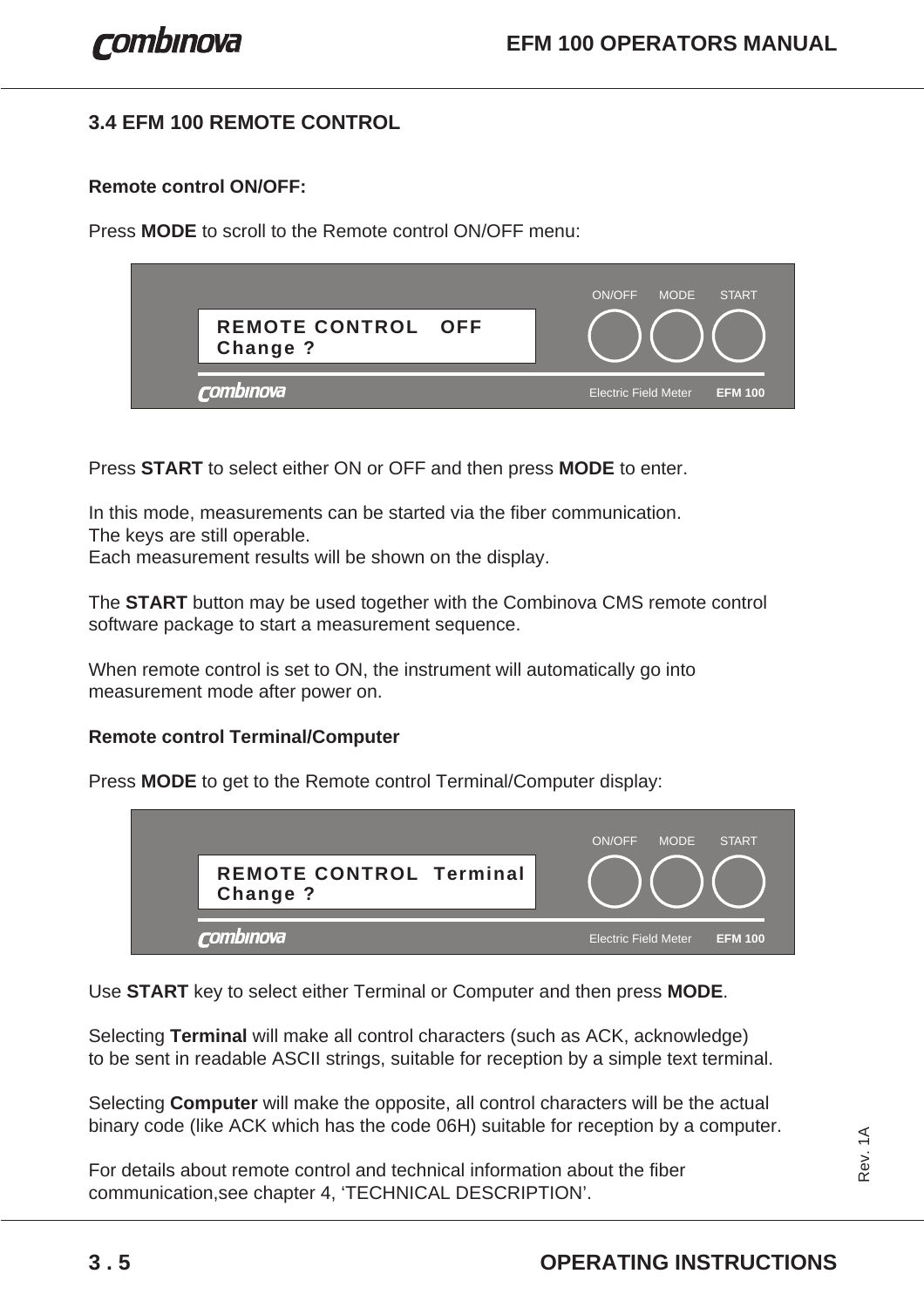#### <span id="page-18-0"></span>**3.5 - Beeper**

This function is used to turn the instrument beeper on or off. Use the START key to select ON or OFF.



#### **3.6 - Measurement speed**

This function is used to speed up measurements in remote mode by keeping power to the measurement electronics on for a longer time and making certain optimations in the measurement procedures.

Making measurements not to wait for a power up sequence before doing the actual measurement is the biggest time saver. In addition, ELF measurement times are shortened by making a check of the necessity for a change in measurement range as opposed to the normal procedure where a complete range optimization is done for each measurement.

Frequency measurement in ELF is also optimized. In normal mode, a complete frequency analysis procedure is done for each measurement. This is quite time consuming so to shorten the time, the complete frequency analysis is only done:

- at the first measurement after instrument power up.
- at the first measurement after the measurement power off delay of 10 min. has expired.
- when changing measurement range.

The frequency result is then saved and used in all following measurements until the condition described above for making a new frequency measurement is satisfied. This means that the measurement signal source frequency should be stable during measurements that does not change range. The only way to force a new frequency measurement without turning the instrument off or waiting for the delay timeout is to make the instrument change measurement range by applying or removing a signal source.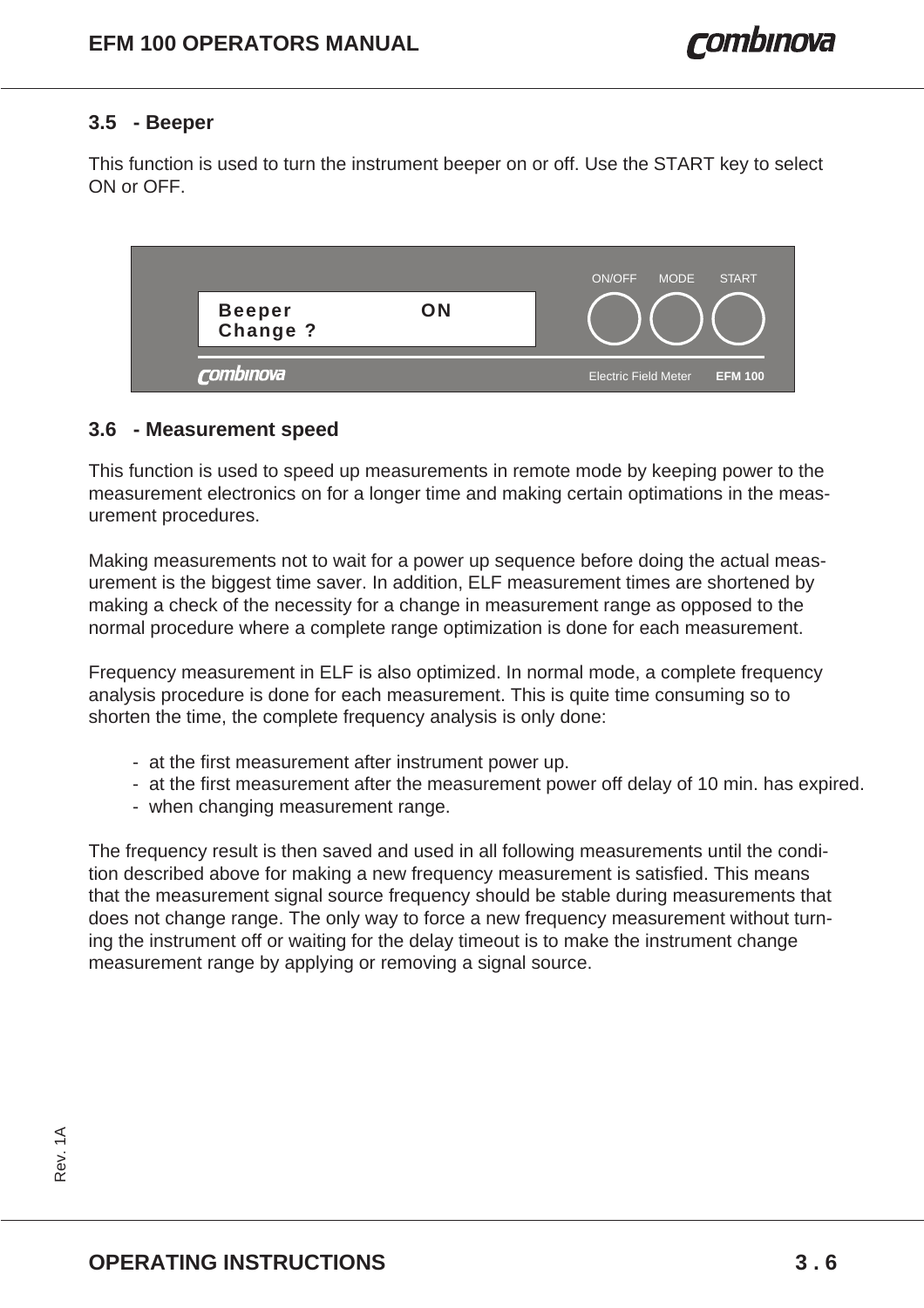Select measurement speed with the START key. The available choices (in remote-only) are:

#### **Normal, Fast**

**Normal** selects standard remote mode with a measurement electronics power off delay of 30 seconds. Complete frequency analysis is made.

**Fast** selects the increased measurement speed mode. This may result in shortened operation time before recharging due to the 10 min. measurement electronics power off delay.



# **3.7 - Charging mode**

This function is used to switch between normal charging, as described in section 3.8, auto charging and continuous charging mode.

This parameter is available in Remote-On only.

When **Auto** is selected and the charger is connected, charging will automatically start if the battery voltage is less than 12,5V and no measurements have been made during the last 10 minutes.

The charging will continue for eight hours if the instrument is left in idle. Any attempt to use the instrument such as:

- A remote command
- A key press
- A manual power off

will immediately stop the charging process.

This automatic charging function is most useful in a system application where the instrument is stationary and remote operated. No manual charging operations are needed, if the charger is connected the instrument will manage the battery maintenace automatically.

**Continuous** charging mode will cause the repeating measurement function described in section 3.2 to run forever without interruption until the START key is pressed again or the instrument is turned off. During a repeating measurement, the battery is continuously monitored and charged if necessary. This function is most useful in a system application where the instrument is stationary and manually operated/supervised. The instrument can measure continuously while managing the battery maintenance automatically. **NOTE!** The Continuous mode is lost at power off and Charging mode will be reset to Auto.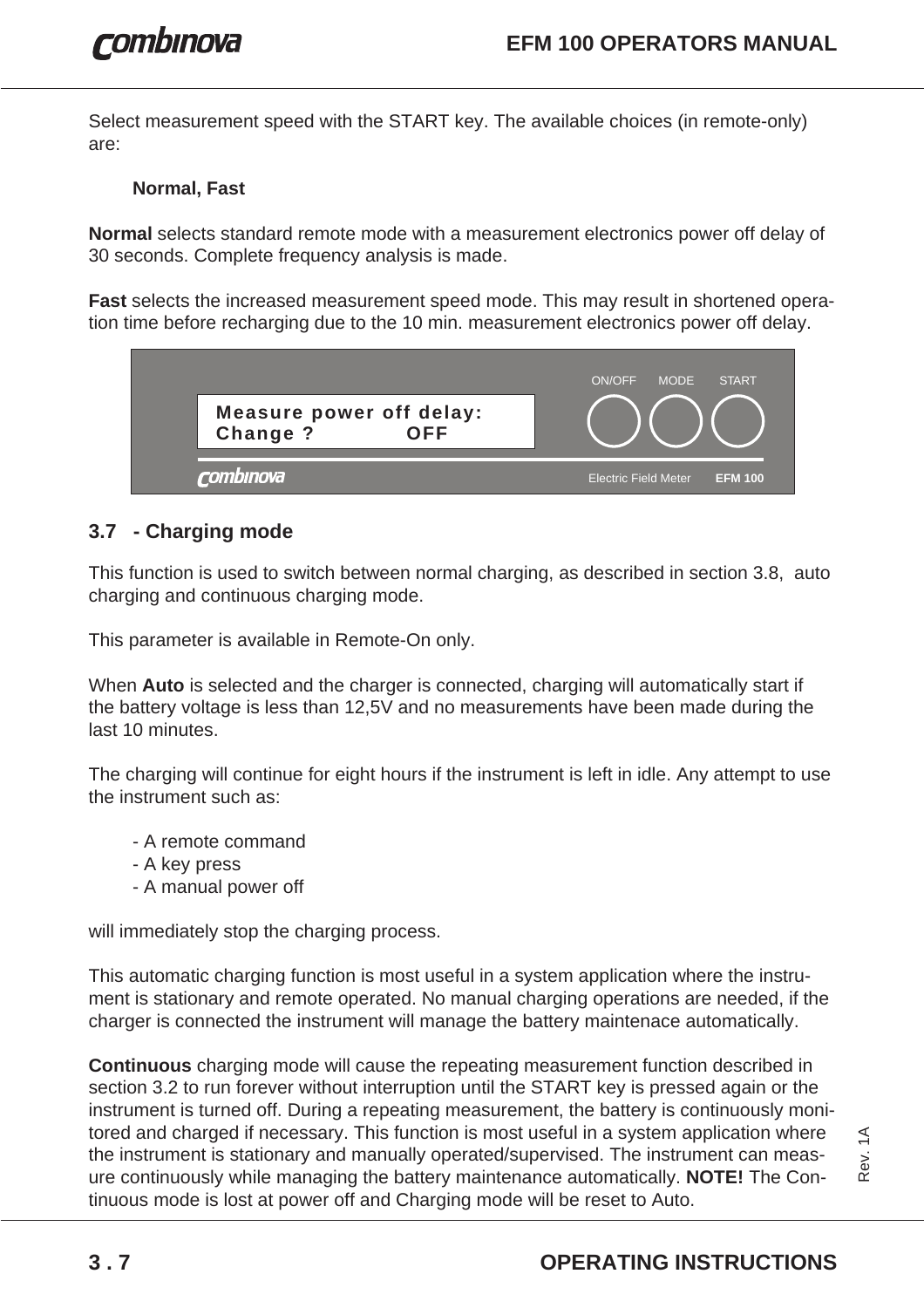#### **IMPORTANT:**

To minimize the measurement result influence from the charger, the charger and its cable should be located as far away from the probe as possible.

### **3.8 - BATTERY CHARGING**

Charging is automatically controlled by the built in microcomputer.

Make sure that the EFM 100 is switched off and connect the charger to the EFM 100. Before connecting the charger to the mains supply, ensure that the charger is the correct type for the local mains supply.

Turn instrument power on.

The display will show that the charging has started:

|                  | ON/OFF<br><b>MODE</b><br><b>START</b>         |
|------------------|-----------------------------------------------|
| Charging BATTERY |                                               |
| rombinova        | <b>Electric Field Meter</b><br><b>EFM 100</b> |

During charging, the battery voltage is constantly checked against different limits by the microprocessor to decide if the charging is working properly.

The microcomputer expects a MAXIMUM voltage rise over a period of time. If the voltage rise is too fast, the battery has too high internal resistance and is considered faulty.

The instrument will indicate this error on the display with charging code 3.

The microcomputer also expects a MINIMUM voltage RISE over a period of time. If the voltage rise is too slow, the battery is not accepting charge and is considered faulty. The instrument will indicate this error on the display with charging code 5.

If errors 3 or 5 occurs, there is a hardware error that needs repair.

When charging is completed,the instrument will show **CHARGING DONE** on the display and then shut itself off after the power-off delay.

#### **IMPORTANT!**

- Always charge battery when battery voltage is below 11.5V.
- If the instrument is not to be used for a longer period (1 month or longer), always make sure that the battery is fully charged. Rev. 1A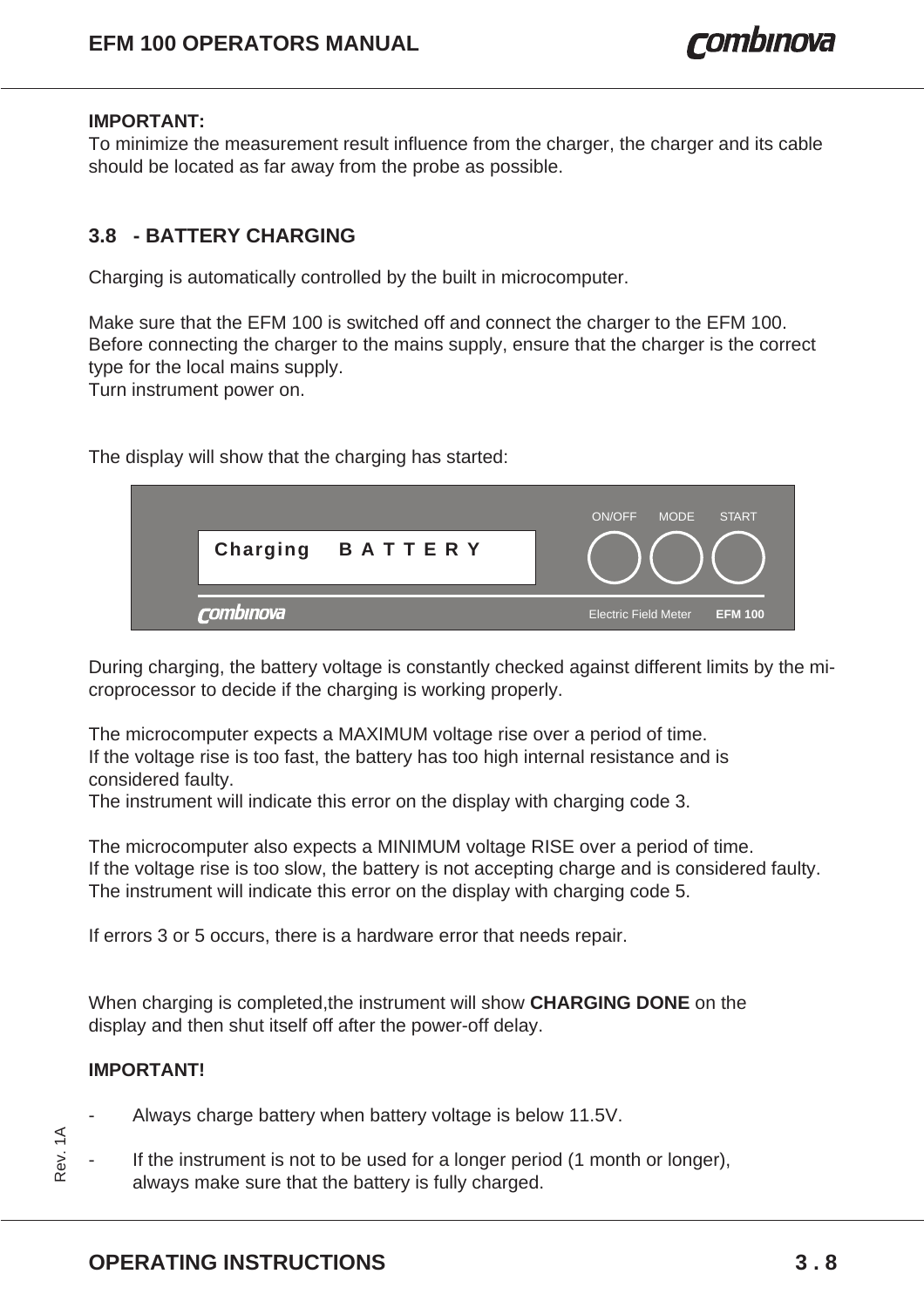## **Charging codes**

The charging codes are listed below:

- 0 = Charging completed in more than 30 minutes.
- 1 = Charging completed within 30 minutes.
- 2 = Charging interrupted.
- 3 = Voltage rise too fast (bad battery or hardware error).
- $4 = Not used.$
- 5 = Voltage rise too slow (bad battery or hardware error).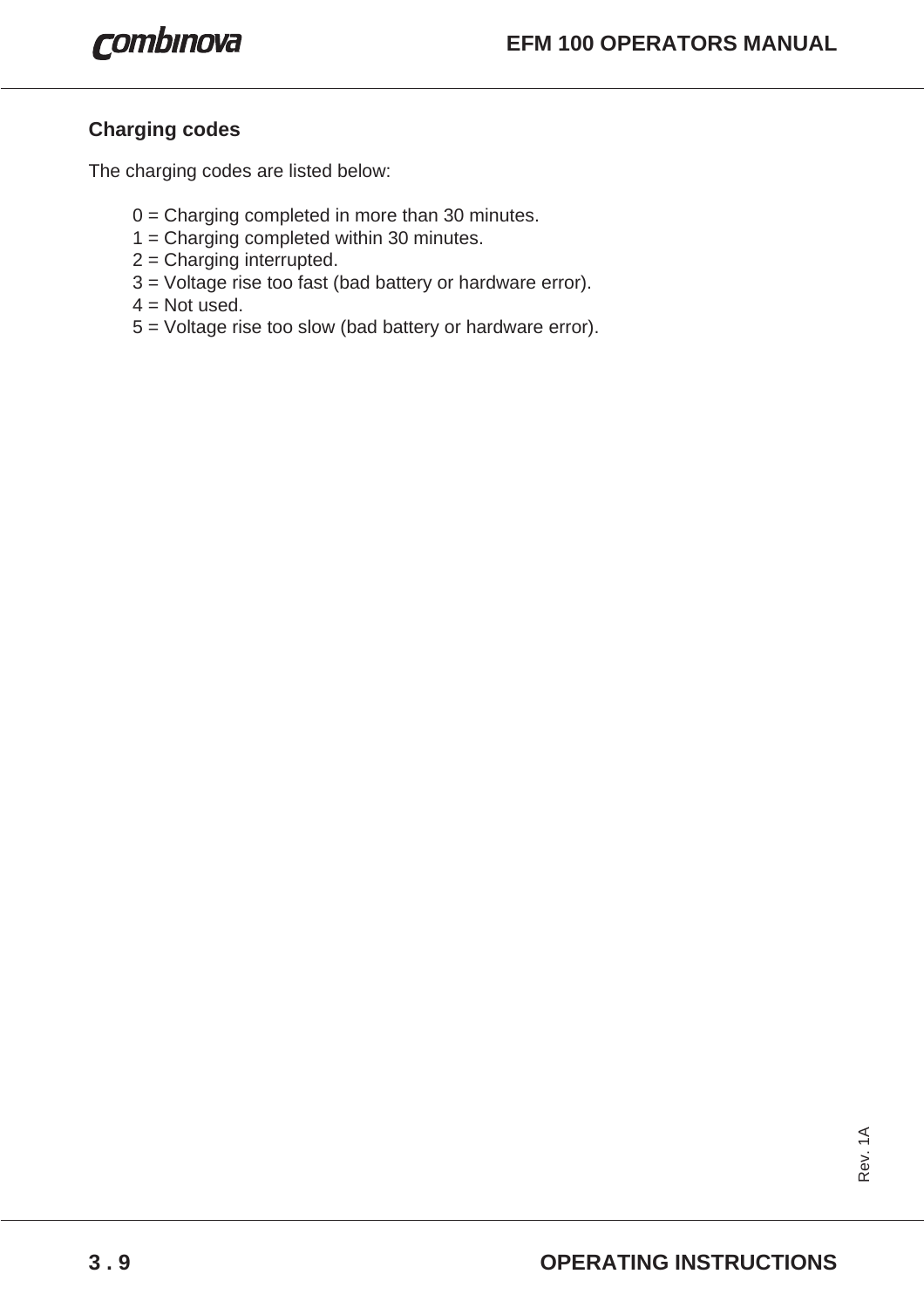combinova

# **Section 4**

# **TECHNICAL DESCRIPTION**

|                                  | Page |
|----------------------------------|------|
| 4.1 General                      | 4.2  |
| 4.2 Field measurement principle  | 4.2  |
| 4.3 Fiber optic remote operation | 4.4  |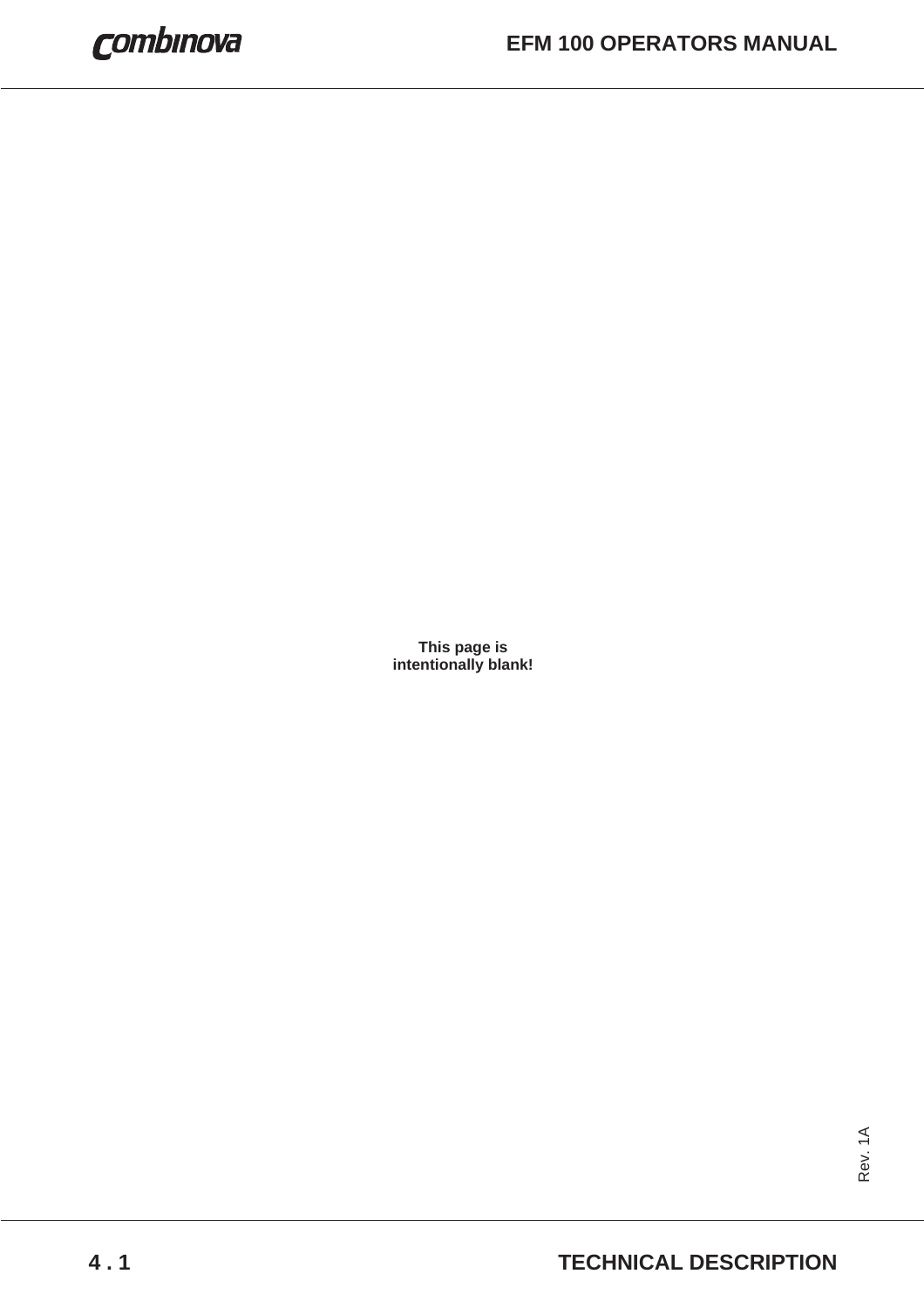# **4 TECHNICAL DESCRIPTION**

#### **4.1 General**

Electrical Field Meter 100 (EFM 100) is a combined instrument for measurement of ELF and VLF alternating electric fields. A block diagram for the complete instrument is shown on the next page.

The instrument is powered by a sealed lead-acid 12 V battery and individual circuit blocks are switched off automatically when not used to reduce power consumption. The circuit for charging of the battery is controlled by the built-in microcomputer .

Display of data and operating modes are done on a LCD display. The operator keys allowing instrument settings is connected to the microcomputer.

The instrument measurement principles are based on digital sampling of measurement signals by sample and hold circuits followed by a 12 bit A/D-converter. Data is fed into the microcomputer where the instrument software takes care of result calculations and digital signal processing.

There are no adjustable analog components for calibration purposes, all calibration is carried out on a software basis with the different calibration factors stored in a non volatile memory.

#### **4.2 Field measurement principle**

For measurement of alternating electric fields the EFM 100 uses a special ground reference probe (defined in the MPR rules). The probe has a diameter of 300 mm and in the center a circular measurement area with a radius of 50 mm.

By using separate amplifier stages a simultaneous measurement can be performed for the two frequency ranges specified in the MPR rules (ELF 5-2,000 Hz and VLF 2-400 kHz).

The measurements are done with true RMS sampling technique using a combination of analog and digital signal processing. For the VLF frequency range an electronic rms converter is used. To ensure that correct gain is used independent of signal wave shape, a separate peak detector is used.

For the two frequency ranges the instrument has 4 different independent automatic gain ranges, which are factory calibrated to achieve high accuracy and a wide dynamic range.

Rev. 1A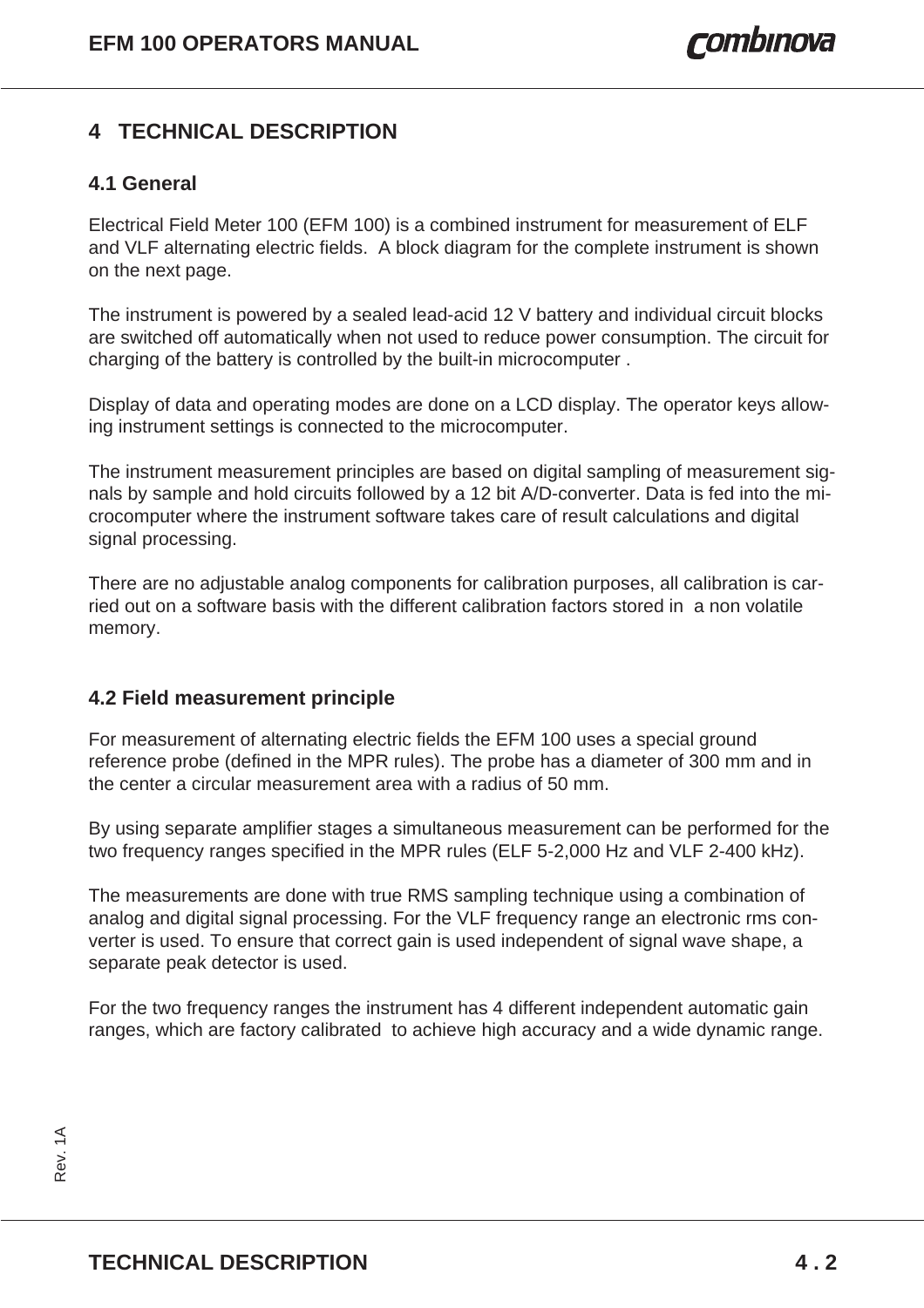

**4 . 1 EFM 100 Block diagram**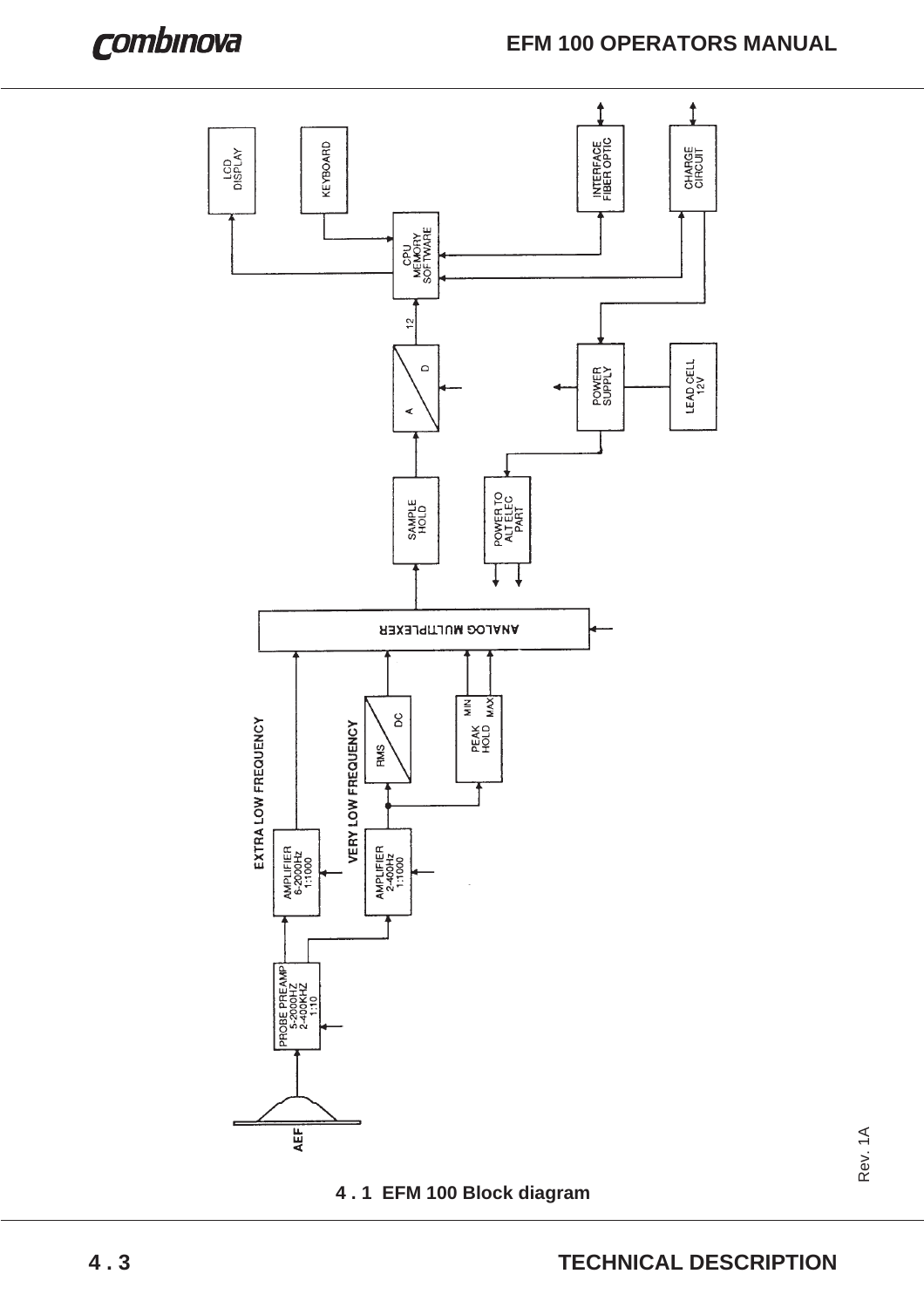#### **4.3 Fiber optic remote operation**

The fiber communication port is located inside the instrument and two holes in the cover below the panel of the EFM 100 are used to access the fiber connectors.

The fibercommunication in the standard version of EFM 100 is intended to be used with the Combinova CMS software package.

For users that wish to create their own remote control setup, the FiberAdapter 10 is available to convert the optical signals to electrical RS232.

FiberAdapter 10 is not delivered with the instrument. Please contact your local Combinova dealer for more information.

#### **Communication formats and remote controlling the EFM 100.**

Remote controlling of the EFM 100 is done by sending a valid command character to the instrument and wait for the reply.

- 1: Transmit the command character to the instrument (only the command character, no carriage return or/and line feed).
- 2: The instrument will immediately reply with 'ACK' if the command was accepted or a 'NAK' if it was not.
- 3: After the command has been executed the result will be send by the instrument.

The result transmission starts with the 'SOH' character followed by the string which is ended by an 'EOT' character.

The special ASCII control characters 'ACK','NAK','SOH' and 'EOT' have the following codes:

- ASCII character 'ACK' has the hex code 006H.
- ASCII character 'NAK' has the hex code 015H.
- ASCII character 'SOH' has the hex code 001H.
- ASCII character 'EOT' has the hex code 004H.

Note: see section 3, **EFM 100 Remote control** about remote control setups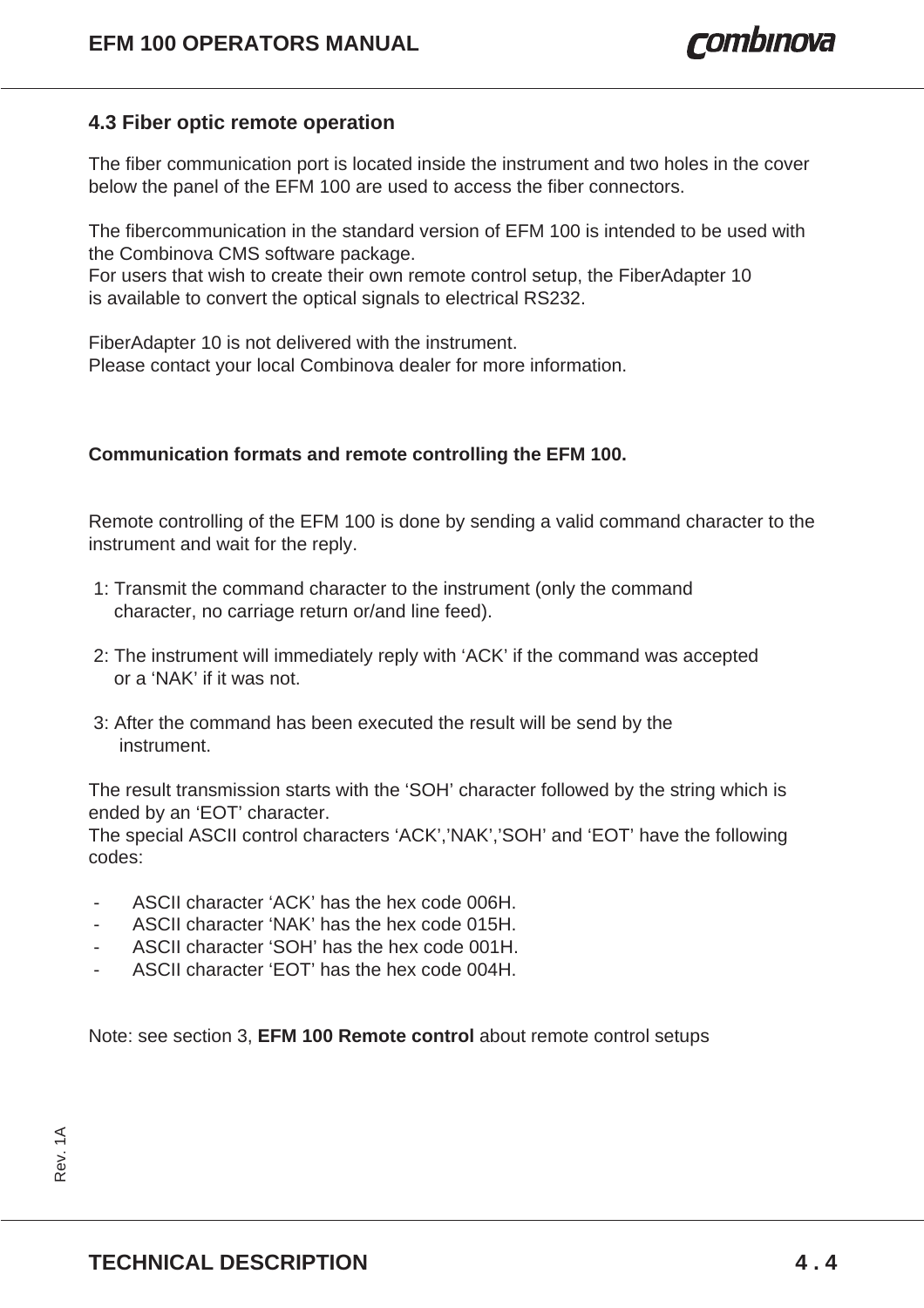#### **General description of result section:**

The result string is divided into result fields. The fields are separated with one or more spaces (ASCII 020H).

EX: ' 2.34 V/m 100 Hz 3.123 V/m 1.4'

Field 1 Field 2 Field 3 Field 4

The 'V/m' and 'Hz' can be ignored since the result is always in volts/meter and hertz.

The measurement error messages are replaced with E codes as follows:

ERROR MESSAGE TYPE OF ERROR

| E1             | Fading signal    |
|----------------|------------------|
| E2             | Overrange        |
| E <sub>3</sub> | Not used         |
| E4             | Not used         |
| E <sub>5</sub> | Not used         |
| E <sub>6</sub> | Offset too large |
| E7             | Not used         |
| E <sub>8</sub> | Charge battery   |

Ex: SOH,'E5',EOT

#### **IMPORTANT!**

Always wait for the result before sending any more characters to the instrument,otherwise the behavior of the instrument may be unpredictable.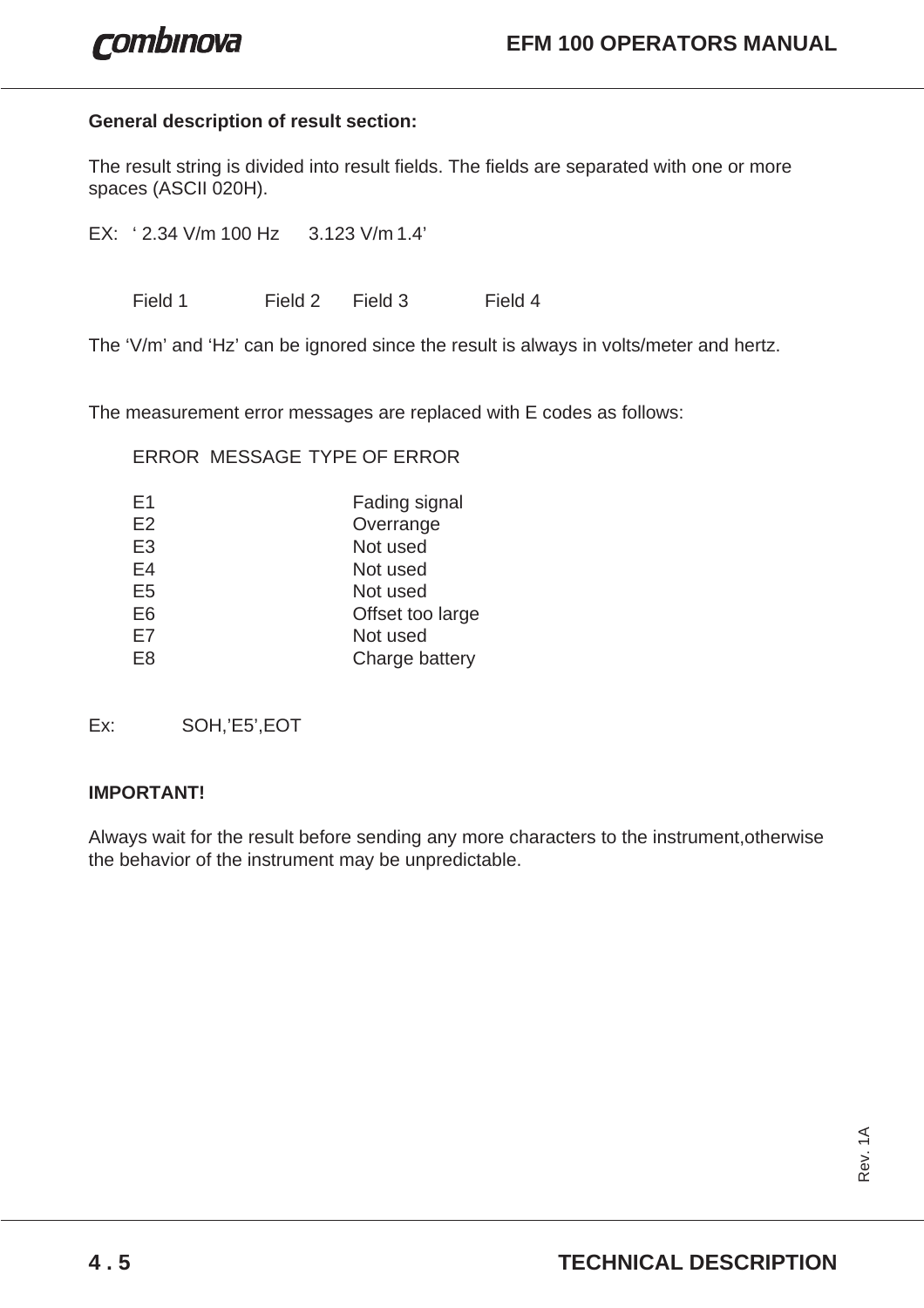#### **Command descriptions:**

There are four commands available in the remote mode. These are:

#### **Command A**

ASCII character 'A' (Hex 41):

This command starts an ELF and VLF measurement in the EFM 100.

This is the alternating electric field measurement. The result consists of ELF field and frequency, VLF field and crest factor.

EX:

SOH,' 1.23 V/m 50.1 Hz 2.34 V/m 1.4',EOT

ELF total, ELF Frequency, VLF total, VLF Crest factor'

The results of command A contains the fundamental frequency of the ELF signal. If the frequency cannot be determined the result is 'Mixed' or 'Noise'.

Ex: '2.34 V/m Mixed 3.12 V/m 1.4'

If the frequency is below 10 hertz,the result is '< 10 Hz'

 $Fx:$  '2.34 V/m  $<$  10 Hz 3.12 V/m 1.4'

If the frequency is over 1000 hertz,the result is '> 1kHz'

Ex: '2.34 V/m > 1 kHz 3.12 V/m 1.4'

#### **Command C**

ASCII character 'C' (Hex 43):

This command orders the instrument to return its battery voltage ,estimated battery lifetime and identification characters.

EX:

SOH,'12.5 V 50 h 31',EOT

Voltage , Time , ID

The first digit in the ID section is '3'. This informs the controller that the responding instrument is an EFM 100. The second digit '1' is the measurement mode character and will al-Rev. 1A ways read '1'.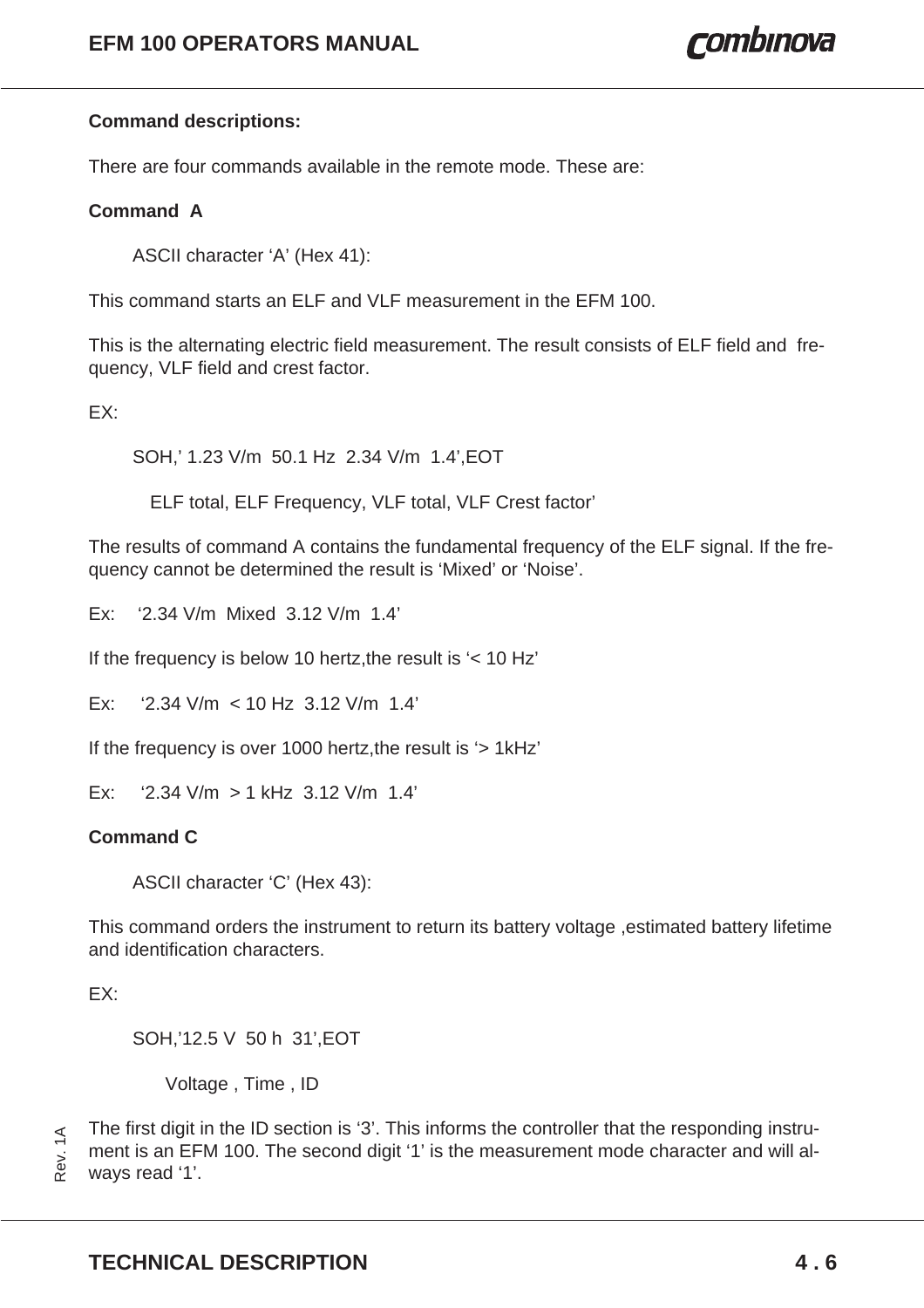#### **Command K**

ASCII character 'K' (Hex 4B):

This command starts an ELF measurement in the EFM 100.

This is the alternating electric field measurement. The result consists of ELF field and frequency.

EX:

SOH,' 1.23 V/m 50.1 Hz',EOT

ELF total, ELF Frequency

The results of command K contains the fundamental frequency of the ELF signal. If the frequency cannot be determined the result is 'Mixed' or 'Noise'.

Ex: '2.34 V/m Mixed'

If the frequency is below 10 hertz, the result is  $\leq$  10 Hz

Ex: '2.34 V/m < 10 Hz'

If the frequency is over 1000 hertz,the result is '> 1kHz'

Ex: '2.34  $V/m > 1$  kHz'

#### **Command L**

ASCII character 'L' (Hex 4C):

This command starts a VLF measurement in the FFM 100.

This is the alternating electric field measurement. The result consists of VLF field and crest factor.

EX:

SOH,'2.34 V/m 1.4',EOT

VLF total, VLF Crest factor'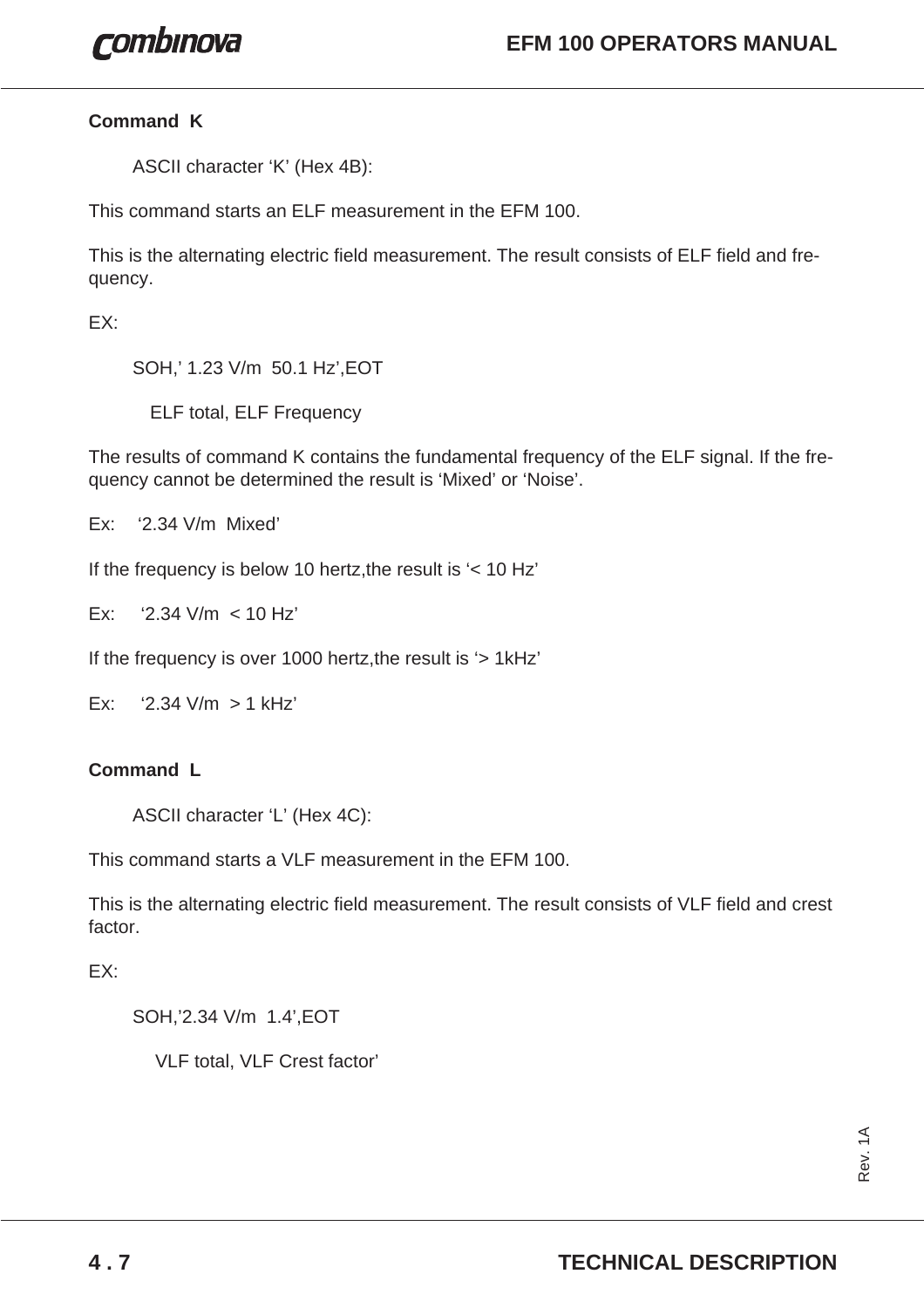# **Section 5 SPECIFICATIONS**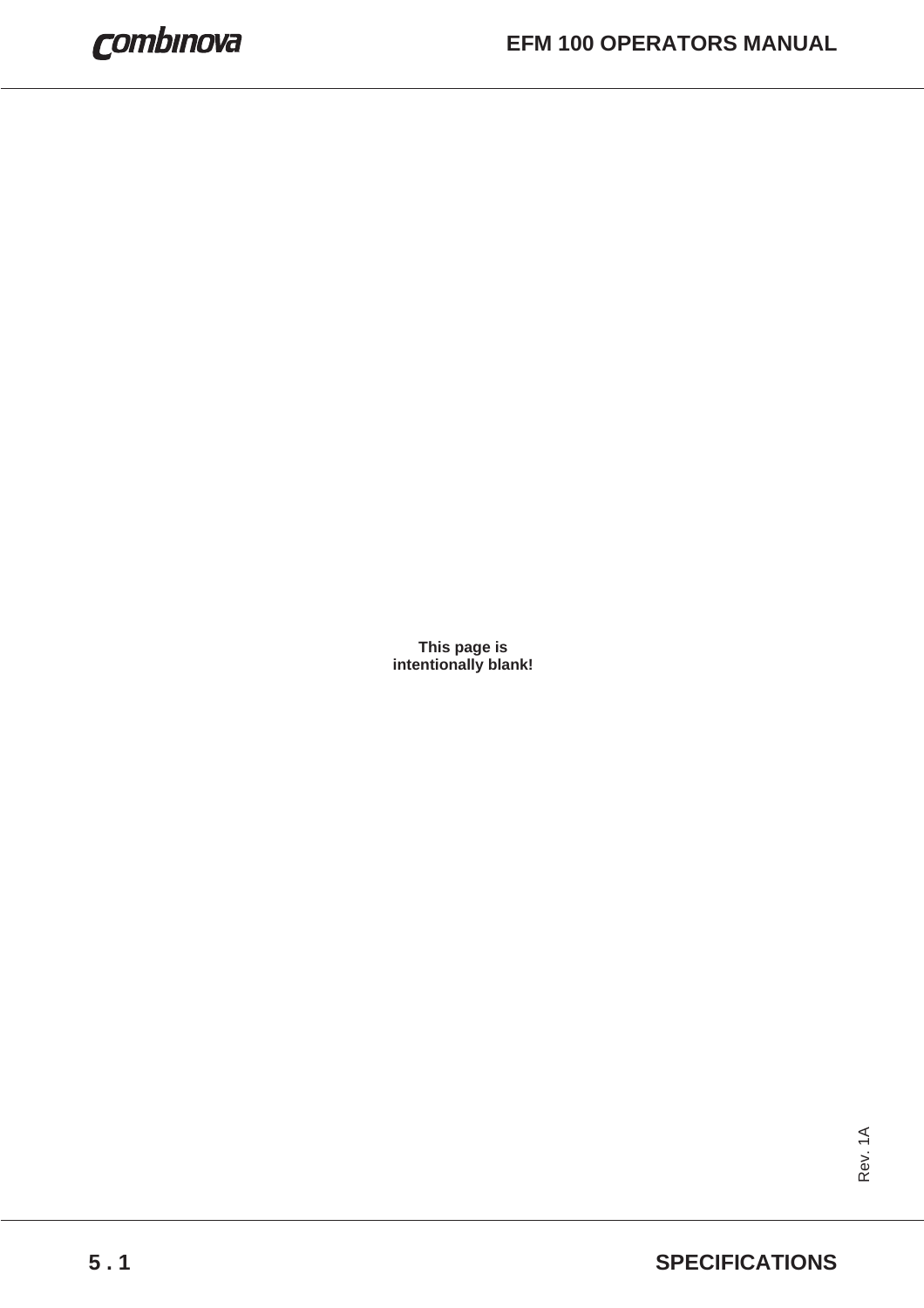# **5 SPECIFICATIONS**

Individual data given in the technical specification are subject to change without prior written notice. Specifications are given at the temperature Tamb=23 ±5° centigrade.

#### **1. Alternating electric fields ELF.**

| Frequency range:    | 5-2000 Hz (-3dB)                                       |
|---------------------|--------------------------------------------------------|
| Filter attenuation: | 80 dB/decade below 5Hz and<br>40 dB/decade above 2kHz. |
| Measurement range:  | 0.5 - 10,000 V/m rms, automatic range selection.       |
| Accuracy:           | $\pm$ (3% of reading or 0.2 V/m).                      |
| Display resolution: | Better than 0.5% of reading or 0.01 V/m.               |

#### **2. Alternating electric fields VLF.**

| Frequency range:    | 2-400 kHz (-3 dB)                                           |
|---------------------|-------------------------------------------------------------|
| Filter attenuation: | 80 dB/decade below 2 kHz and<br>40 dB/decade above 400 kHz. |
| Measurement range:  | 0.05 - 1000 V/m rms, automatic range selection.             |
| Accuracy:           | $\pm$ (3% of reading or 0.03 V/m).                          |
| Display resolution: | Better than 0.5% of reading or 0.001 V/m.                   |

#### **Display**

24 characters \* 2 lines, liquid crystal display.

#### **Parameter storage**

Instrument parameters and calibration constants are stored in a non-volatile memory (EEPROM).

Rev. 1A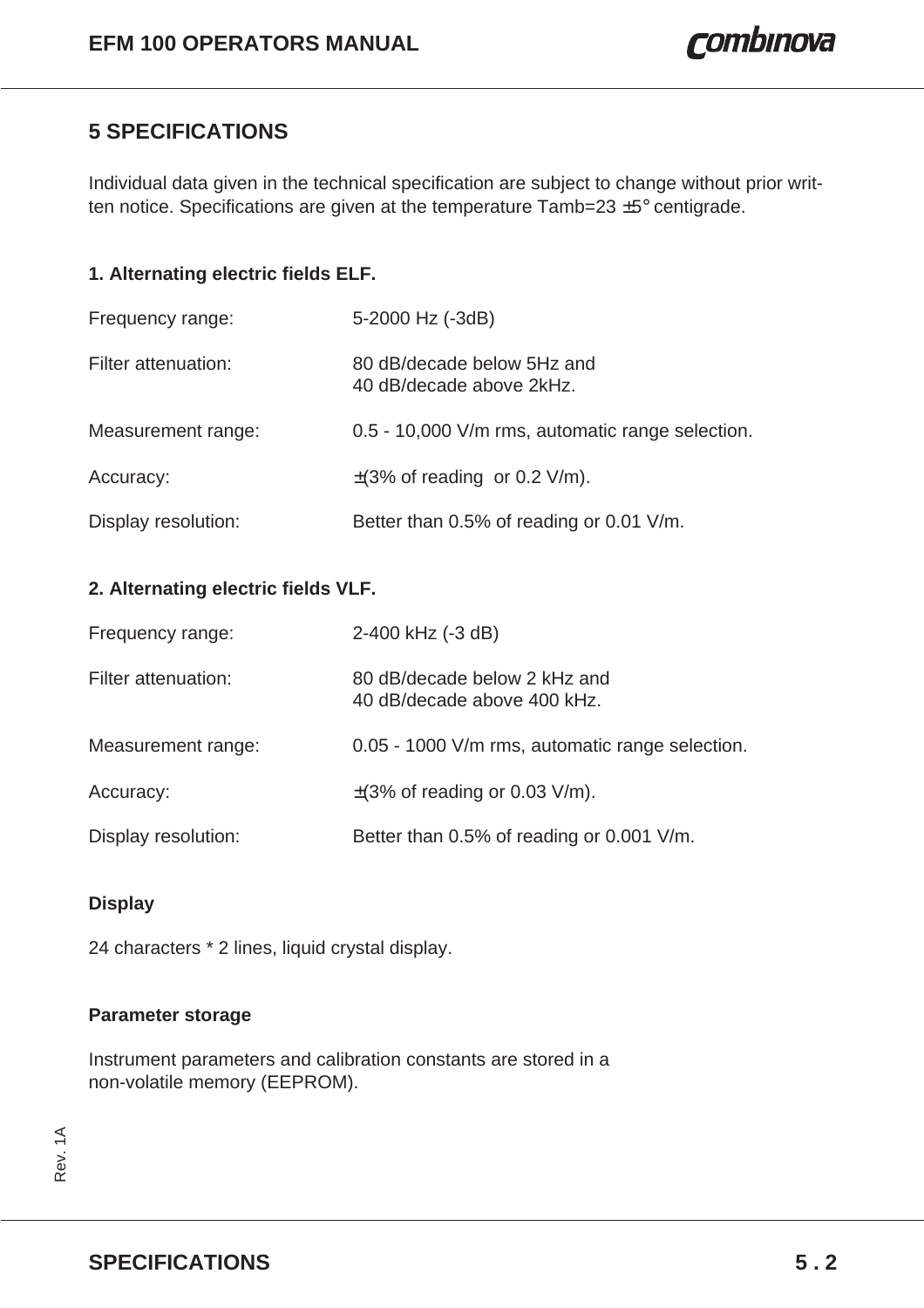

#### **Power**

Rechargeable battery. Operating capacity exceeding 30 hours.

#### **Communication**

Fiberoptic communication as standard equipment.

#### **Weight**

Instrument weight 2.5 kg.

#### **Size**

300 mm x 155 mm (diameter x depth)

#### **Environment**

 $-10^{\circ} \leftrightarrow +50^{\circ}$  Centigrade.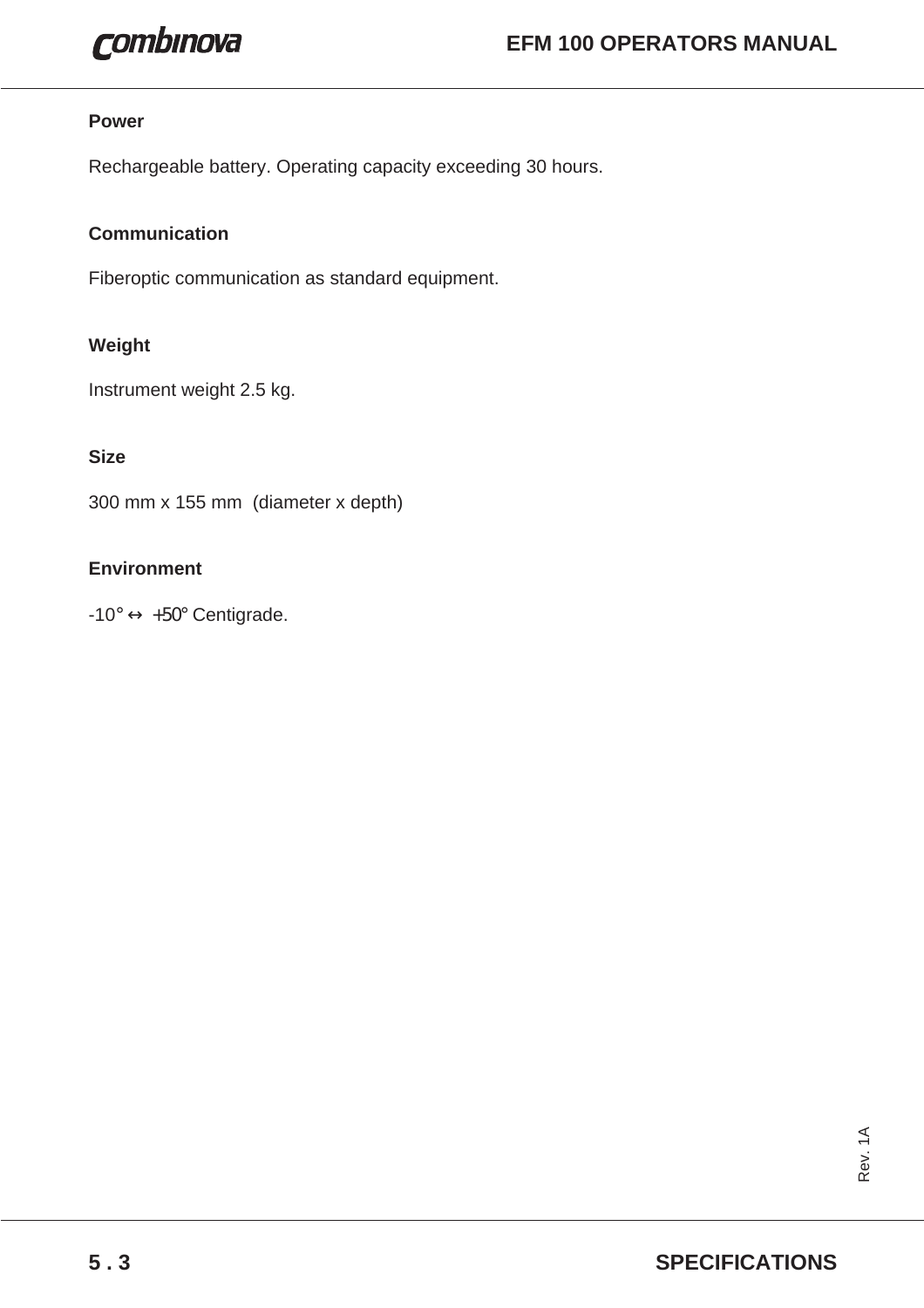# **Section 6 ERROR CODES**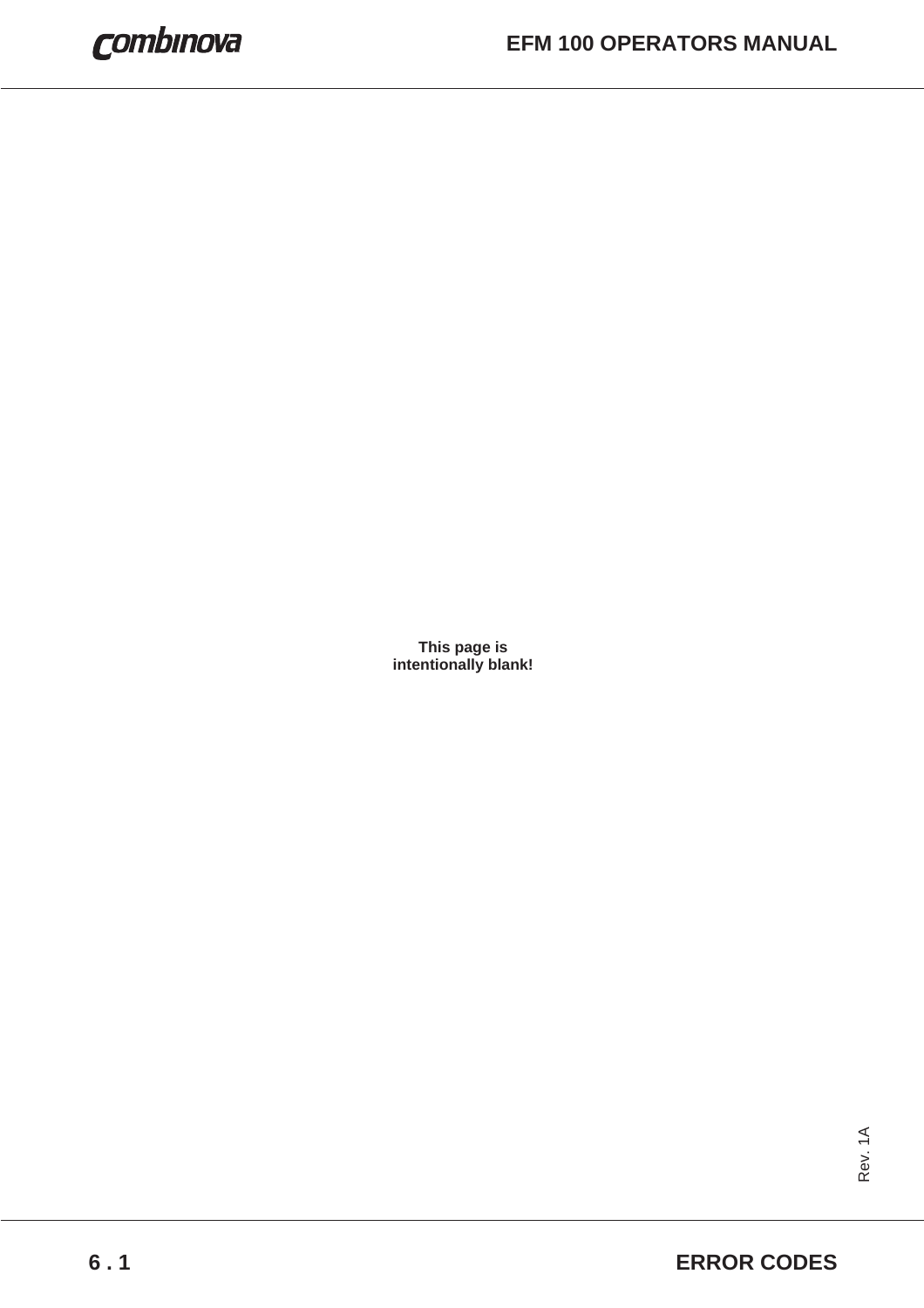# **6 - ERROR CODES**

The error messages that can occur during measurement are:

- E1 The signal is fading during measurement
- E2 Overrange
- E3 Not used
- E4 Not used
- E5 Not used
- E6 Instrument offset outside limits (transient signal)

Other types of errors can occur during start up tests of the instrument and the error is displayed.

Some of these errors mean that the instrument has a hardware problem and needs service.

A special type of errors are program errors which are indicated by the text "program error ##". If this type of error occurs please contact the local Combinova dealer for advice.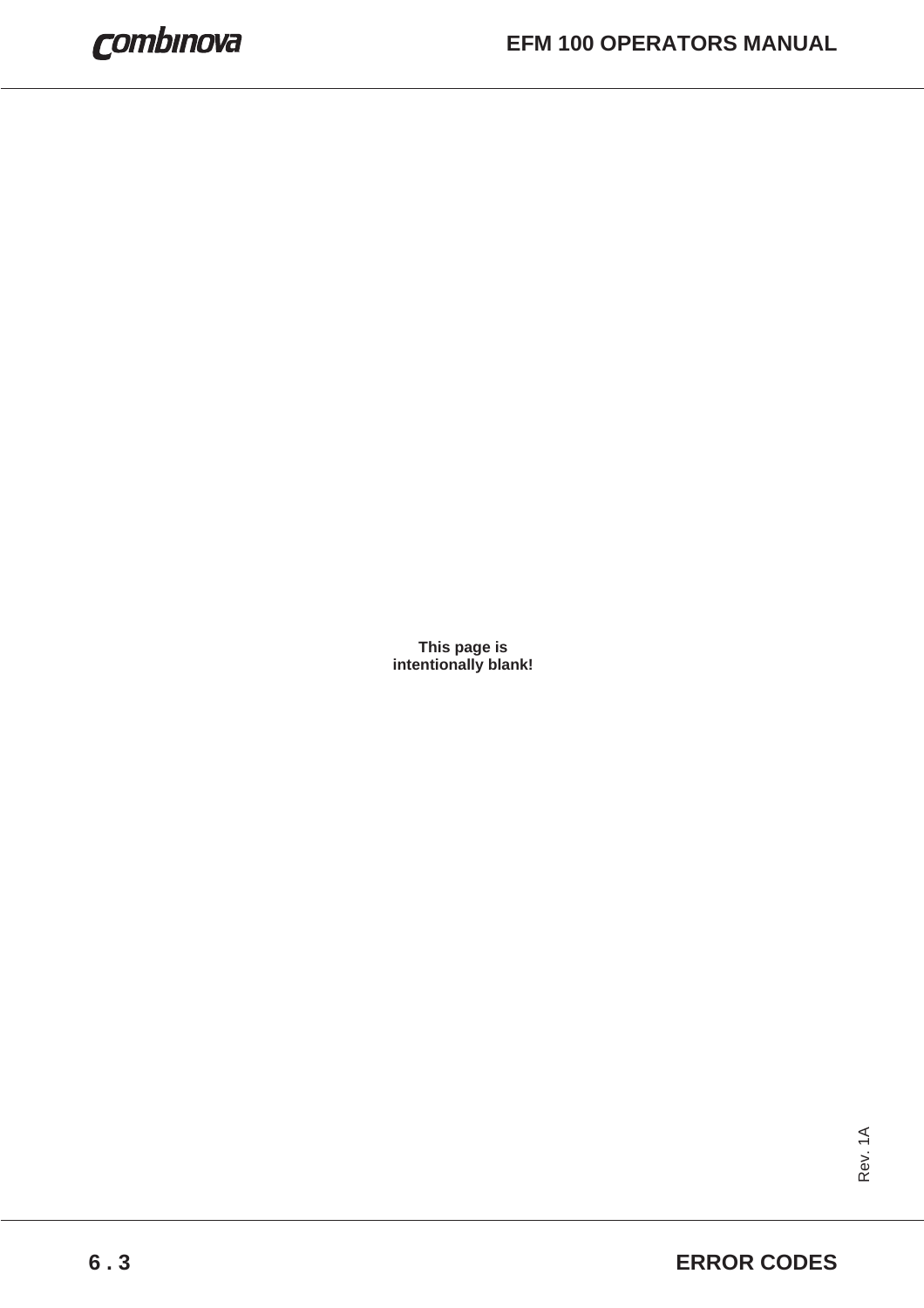# **WARRANTY FORM for EFM 100 (customer copy)**

| Warranty period: $\frac{1}{19}$ - $\frac{19}{19}$ - $\frac{19}{19}$ - $\frac{19}{19}$ - $\frac{19}{19}$ - $\frac{19}{19}$ - $\frac{19}{19}$ - $\frac{19}{19}$ - $\frac{19}{19}$ - $\frac{19}{19}$ - $\frac{19}{19}$ - $\frac{19}{19}$ - $\frac{19}{19}$ - $\frac{19}{19}$ - $\frac{19}{19$ |  |  |  |  |  |  |  |  |  |
|--------------------------------------------------------------------------------------------------------------------------------------------------------------------------------------------------------------------------------------------------------------------------------------------|--|--|--|--|--|--|--|--|--|
|                                                                                                                                                                                                                                                                                            |  |  |  |  |  |  |  |  |  |
|                                                                                                                                                                                                                                                                                            |  |  |  |  |  |  |  |  |  |

The warranty includes material and labor cost for service and repair. If new program versions become available during the warranty period a free update is also included.

A condition for the warranty is that a correctly filled in copy of the warranty form is sent to Combinova AB.

Note: Always return the instrument in its own transportation case.

### **WARRANTY FORM for EFM 100**

The warranty includes material and labor cost for service and repair. If new program versions become available during the warranty period a free update is also included.

A condition for the warranty is that a correctly filled in copy of the warranty form is sent to Combinova AB.